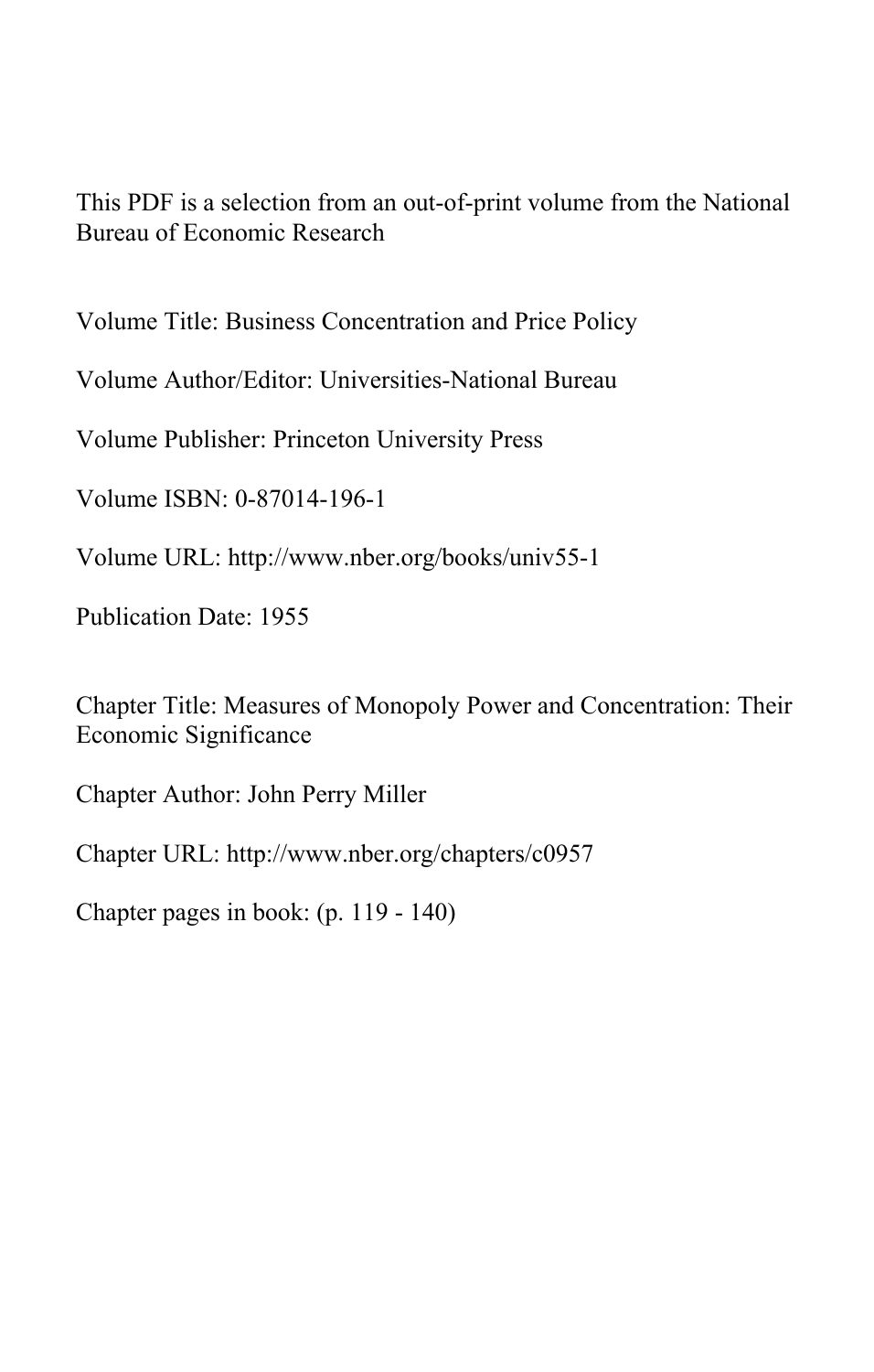# MEASURES OF MONOPOLY POWER AND CONCENTRATION: THEIR ECONOMIC SIGNIFICANCE

# JOHN PERRY MILLER YALE UNIVERSITY

THE purpose of this paper is to discuss the significance of various measures of monopoly power and concentration for both economic analysis and public policy. It is perhaps a sign of the immaturity of the Science of economics that the notion should persist that the competitiveness of the economy or of a sector of the economy can ultimately be characterized by some single number or set of numbers. One might have supposed that theoretical and empirical developments in the last two decades would have brought home the essentially heterogeneous nature of our industrial structure and behavior.<sup>1</sup> But the illusion still persists in influential quarters that there is some simple key which will enable us to separate the monopolistic from the competitive. This paper is designed not to disparage progress to date but rather by underlining its limitations to suggest the magnitude of the task ahead.

## 1. Aspects of Competition

THE interests of economists in measures of monopoly and competition have been mixed. In part the interest has been in economic analysis, i.e. in distinguishing market situations according to such characteristics as the objective market conditions, the processes of decision making, or economic results. But much of the work in the field has been oriented quite understandably to issues of public policy, i.e. toward distinguishing desirable from undesirable market situations, workable from unworkable competition, etc. The policy approach may be at once both narrower and broader than the analytical. It is often narrower in that attention is focused on variables

<sup>1</sup> See, for example, Edward H. Chamberlin, "Monopolistic Competition Re. visited," Economica, November 1951, pp. 343-362; Friedrich A. Hayek, Individualism and Economic Order (University of Chicago Press, 1948), Chap. 5; Joe S. Bain, 'Price and Production Policies," in Howard S. Ellis, editor, A Survey of Contemporary Economics (Blakiston, 1948); John M. Clark, "Toward a Concept of Workable Competition," American Economic Review, June 1940, pp. 241-256; Arthur R. Burns, The Decline of Competition (McGraw-Hill, 1936); Clair Wilcox, Competition and Monopoly in American Industry, Temporary National Economic Committee, Monograph 21, 1940.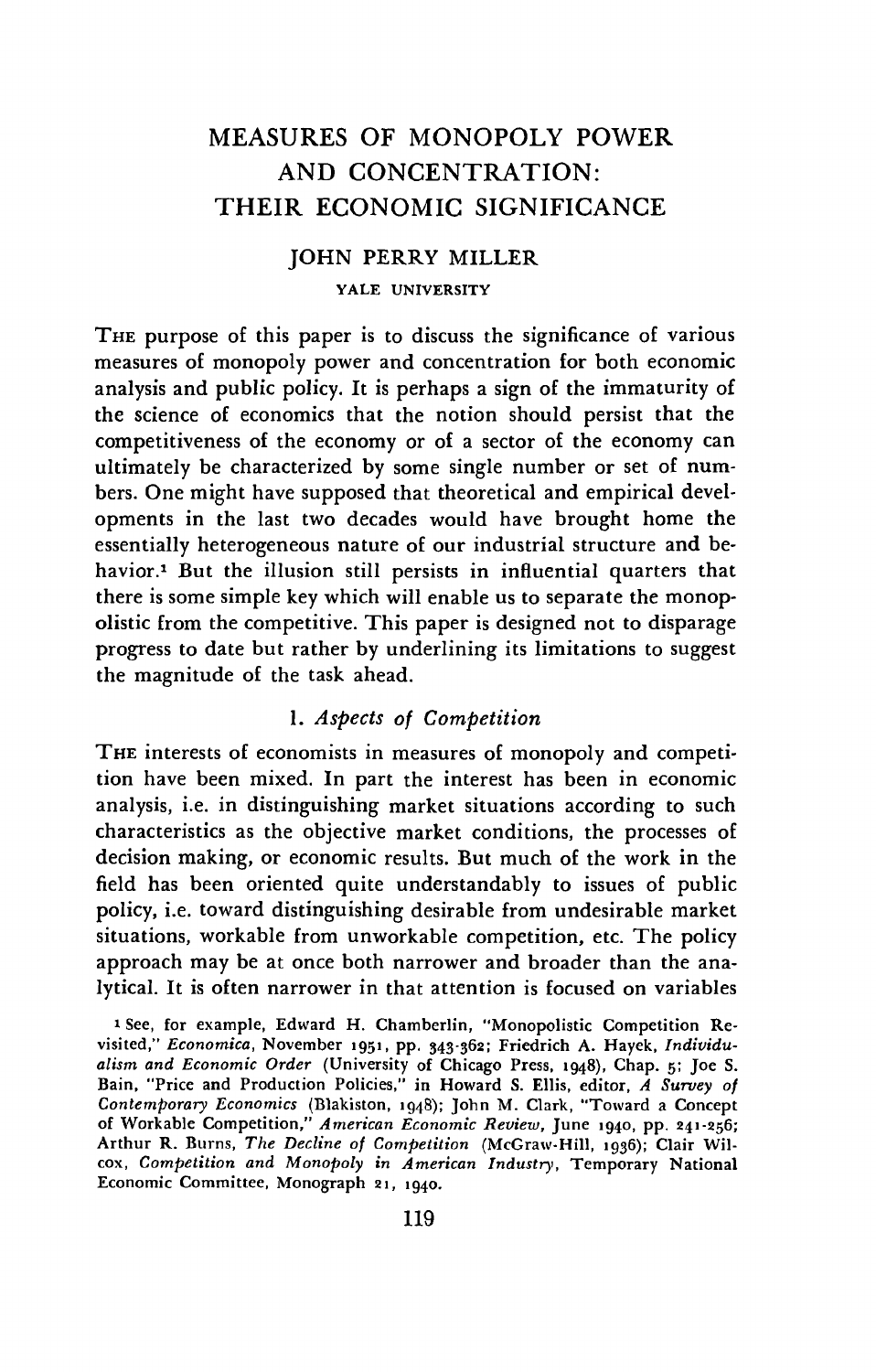that are operationally measurable and upon identifying situations where it is feasible both politically and administratively to take action. Certain analytically significant factors may therefore be left out of consideration. But the policy approach may also be broader in some respects since it is concerned with such noneconomic aspects of market situations as the effects of market structures and practices upon political structures and the processes of political power, upon career opportunities and the processes of personnel selection, or upon the development of human personalities and the distribution of prestige. These noneconomic factors have bulked large in some of the discussions of antitrust policy, although little effort has been made to define with care the issues involved or to correlate kinds of market structures and practices with various political or social effects.2

Even when looking at the purely economic aspects of market situations, various economists have emphasized different aspects of the situations including:

1. The objective characteristics of the market, e.g. the number and size of the decision-making units, the ease of entry, the characteristics of the product, the characteristics of the buyers, and the rate of growth and age of the industry.<sup>8</sup>

2. The power of the decision-making unit, i.e. the kinds and  $ex$ tent of discretion available to the decision-making unit consistent

with survival.<br>3. *The activities of decision-making units*, i.e. the exercise of dis-<br>cretion with respect to internal activities such as the use of resources, research and development, and investment policies and with respect to such external activities as the shaping of preferences, mar-<br>ket development, pricing, procurement, and related trade practices.

4. The economic effects of the activities of decision-making units, i.e. the effects of economic activities in bringing about a mutual adaptation of wants and resources, including the rate of economic development, the allocation of resources and the efficiency with which they are used, and the allocation of income, and wealth.

Differences in emphasis depend in part upon differences in the value orientation of various students. But more important are the differences in vision as to the nature of the competitive process, dif-

<sup>2</sup> It is clear from the legislative, administrative, and judicial history of our antitrust laws that noneconomic factors have played an important part in shaping policy in this area.

 $8$  See for example, Bain,  $op. cit.$ , pp.  $160-161$ .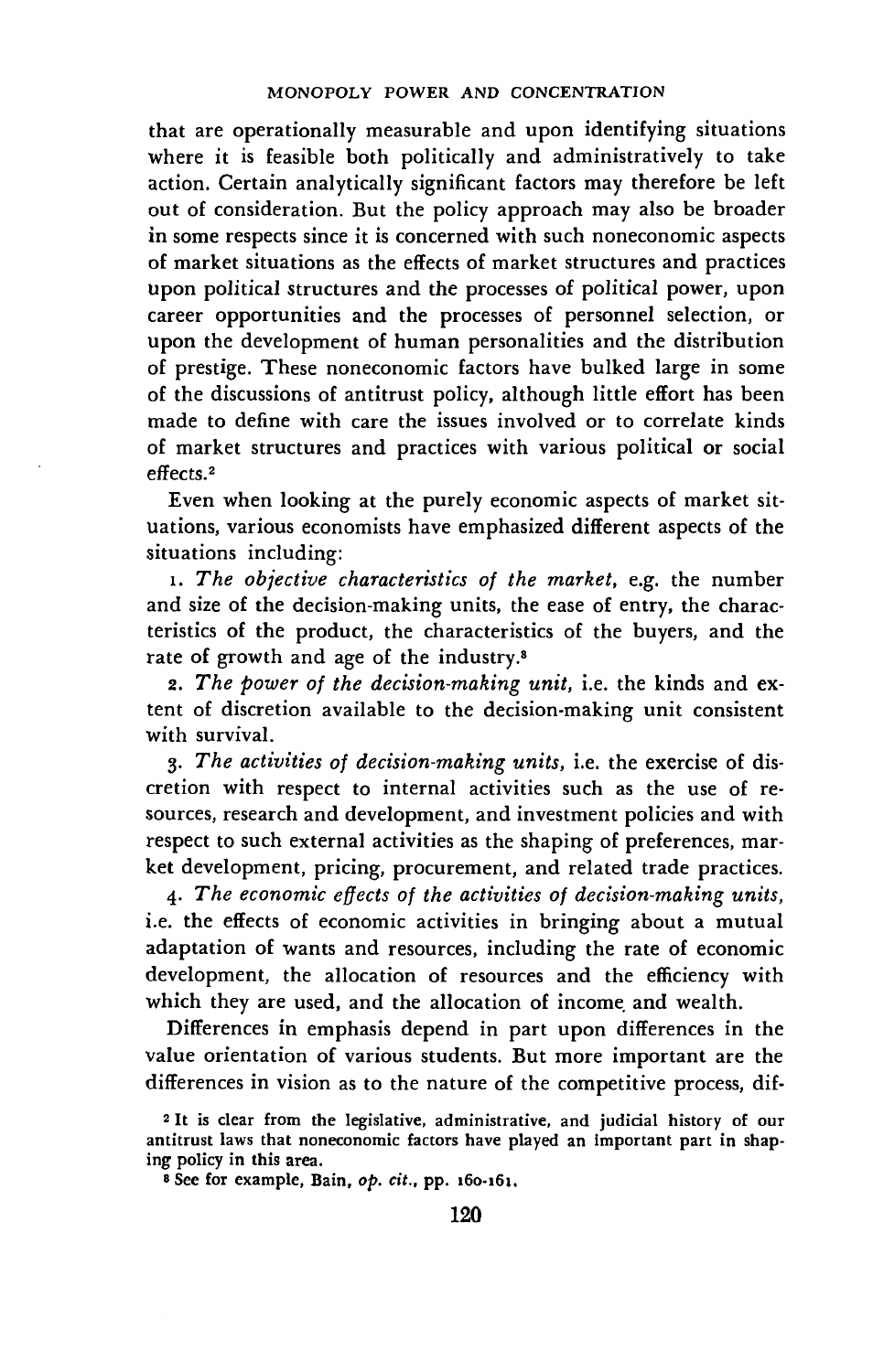ferences that are likely to remain substantial until we develop a verified theory of market structures and behavior.4 The limiting cases of markets characterized by perfect competition and perfect monopoly are reasonably well understood. But, although there has been a good deal of exploratory work in the areas between, these areas have proved relatively intractable to the traditional methods of economics.

While the current body of theory provides a useful frame of reference for ordering empirical data and analyzing problems of policy, it is important to recognize certain limitations of this body of thought for the purpose at hand, limitations arising from the fact that the modern theory of the firm and market behavior is largely a by-product of efforts to refine the neo-classical theory of perfect competition. The essence of the perfectly competitive market is a condition in which the function of the firm is simply to adapt its input and output decisions in the light of market-determined prices. Significant deviations from the principle of profit maximization are incompatible with survival. Activities are confined, therefore, by the nature of the market structure to deciding the volume of inputs and outputs in light of the maximizing principle and to administering resources within the firm.

In an economy characterized by the Schumpeterian circular flow,

<sup>4</sup> In his summary comments on a symposium conducted on the effectiveness of the antitrust laws, Dexter M. Keezer remarks ". . . one fact seems to emerge with increasing clarity. This fact . . . is that the concepts of competition and of a 'broadly competitive system' are so diverse that they offer wide latitude for difference of opinion as to the effectiveness of the antitrust laws ... until we expose the various and complicated strands of our concepts of competition, and then put them together in a clear-cut design which we all understand and accept, our chances of charting clearly how well we are doing in preserving and protecting competition will be seriously compromised." "The Antitrust Laws; A Symposium," American Economic Review, June 1949, pp. 722-723.

5 "Disencumbered, however, of all the limitations and taboos implied in the classical assumptions, the way is now open for the building up of a different type of economics. Instead of drawing its substance from arbitrary assumptions, chosen for their simplicity and unduly extended to the whole field of economic activity, our theory may turn to more pedestrian, but more fruitful methods. It will recognize the richness and variety of all concrete cases, and tackle each problem with due respect for its individual aspects. .

"We are rightly dissatisfied with the distorted picture of economic life which classical theory has bequeathed us. Subconsciously, however, we keep hoping for some other grand formula that would unravel as simply and elegantly the infinite complexity of our modern world. For economics to progress, it must give up its youthful quest for a philosophers' stone." Robert Triffin, Monopolistic Competition and General Equilibrium Theory (Harvard University Press, 1940), p. 189. See also William Fellner, Competition among the Few (Knopf, 1949), especially pp. 3-15.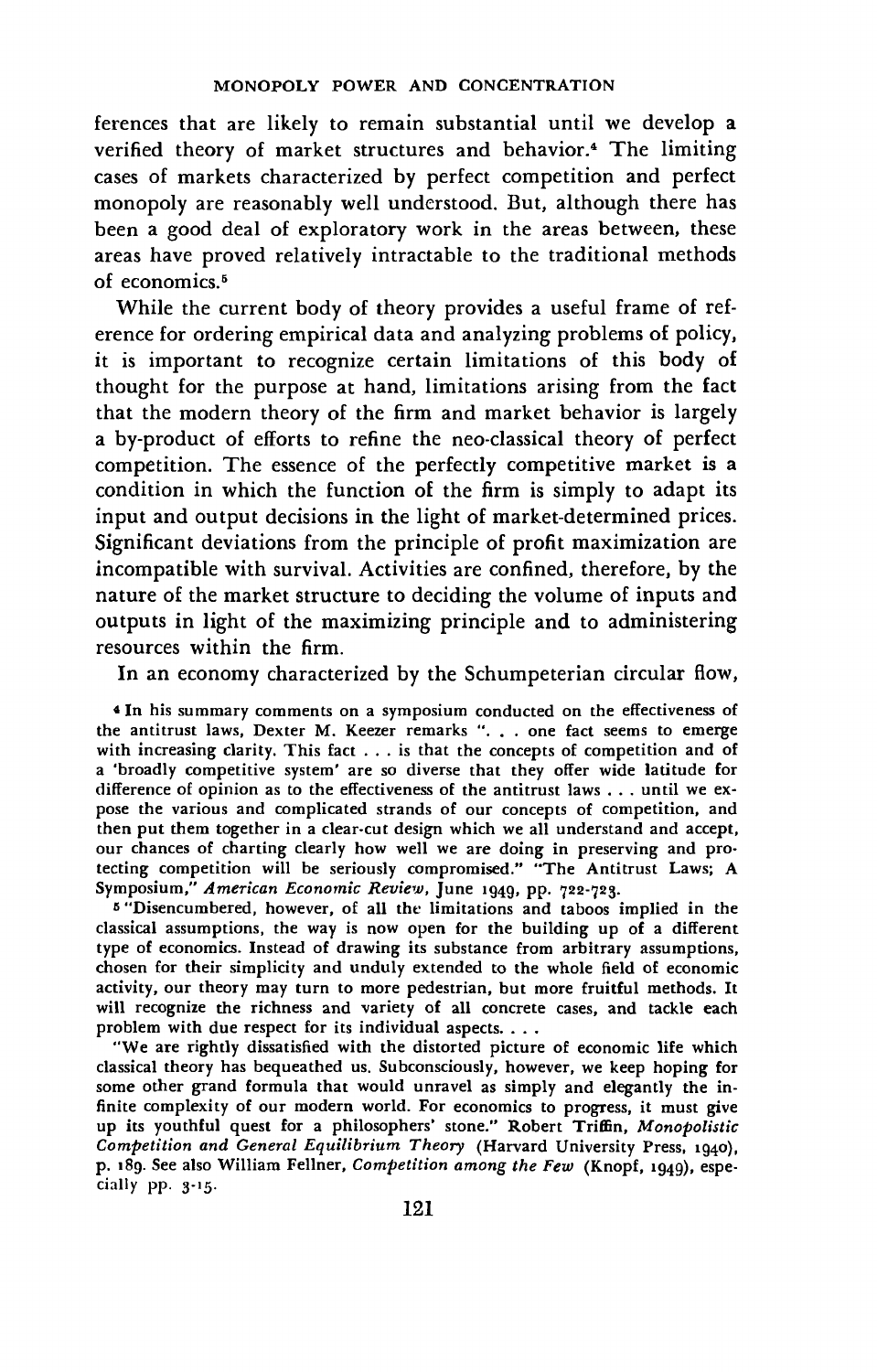it is assumed that individual preference scales, the body of knowledge, production functions, and the volume and efficiency of resources are fixed. It is usually further assumed that these variables are independent both of one another and of economic activity. Under less restrictive assumptions of an economy subject to fluctuation and secular change these variables may be conceived as subject to change. But in the case of perfect competition, such change is assumed to be exogenous to the firm. Even in such a world of change, the function of the firm in the perfectly competitive market is viewed as simply the adaptation of inputs and outputs to changes in market prices that in turn reflect changes in preference scales, the body of knowledge, production functions, and the supply of resources. The continuation of a condition of perfect competition is viewed as incompatible with activities by the firm designed to change these basic parameters of the system.

In the development theories of monopolistic or imperfectly competitive markets it has often been assumed that preferences, resources, the body of knowledge, and production functions are fixed or at least independent of the activities of the firm. As a result, the function of the firm has been conceived as that of adapting inputs and outputs in the light of these parameters and of specified conditions of interdependence between firms. The principal exceptions to this have been the attempts, as yet not too successful, to introduce advertising into the body of economic theory<sup>6</sup> and the work of Schumpeter who insisted on the innovating functions of the entrepreneur.7

In considering the various measures of monopoly power, it is important to bear in mind the limitations of the analytical models from which they arose, especially their preoccupation with price and output decisions to the exclusion of other activities. But the essence of much business behavior is the conscious attempt to shape preferences; to develop new resources; to seek, adapt, and add to the body of knowledge; to protect and extend market positions, thereby reshaping market structures; to influence interdependence by learning about the reactions of others and by affecting the expectations upon which others act.

<sup>&</sup>lt;sup>6</sup> See especially Edward H. Chamberlin, Monopolistic Competition (Harvard University Press, 1933). Also George J. Stigler, The Theory of Price (rev. ed., Macmillan, 1952), pp. 207-209; N. S. Buchanan, 'Advertising Expenditures; A Suggested Treatment," Journal of Political Economy, August 1942, pp. 537-557.

<sup>&</sup>lt;sup>7</sup> Joseph A. Schumpeter, Business Cycles (McGraw-Hill, 1939), 1, 2-3; Capitalism, Socialism, and Democracy (Harper, 1942), Chap. 8.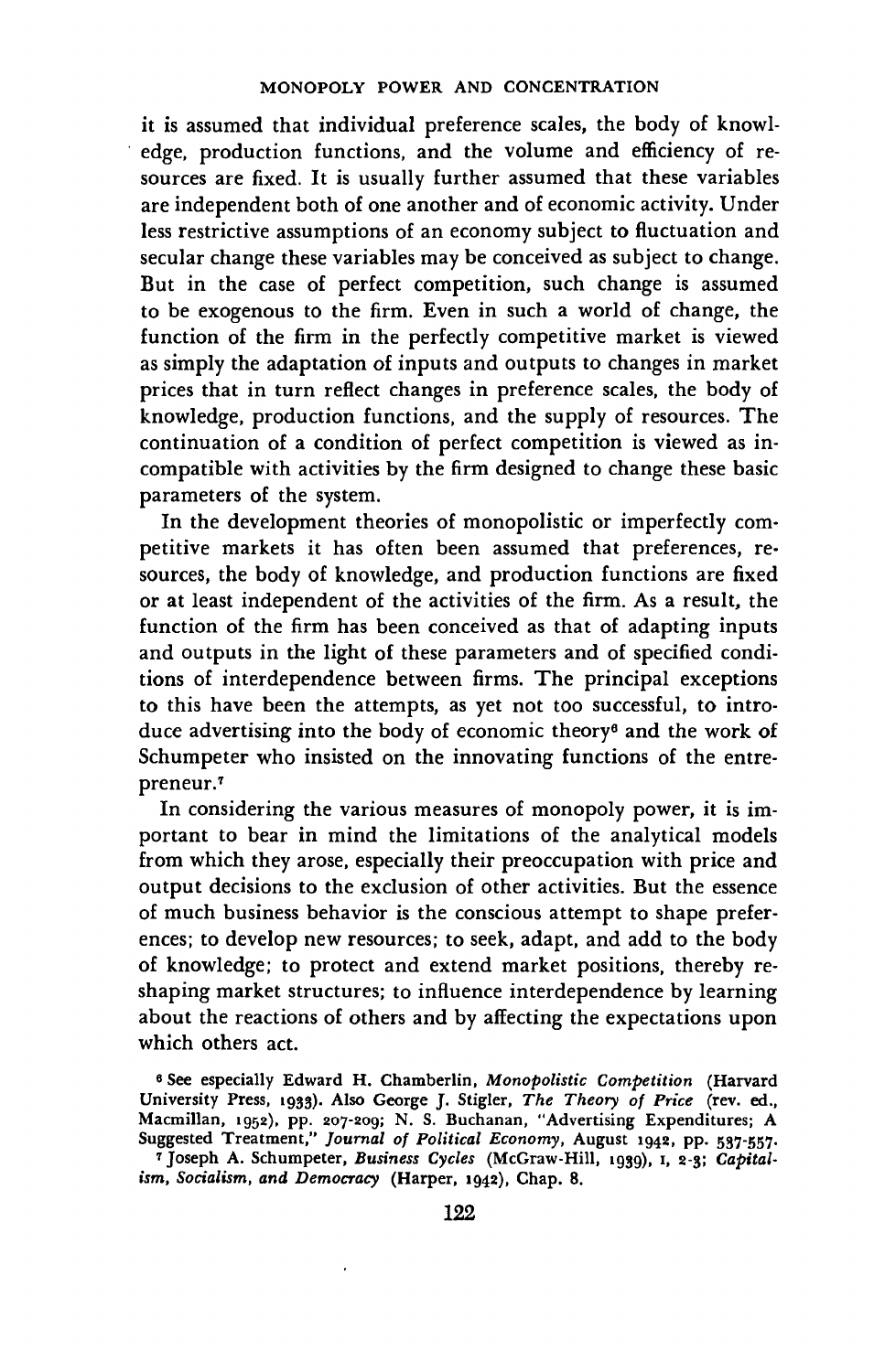This view of the function of the firm implies that the processes of competition are infinitely more complex than is often assumed, and that the links between objective conditions, economic power, activities, and results are more involved than is often represented. Over a wide area of modern industry the important factor i6 the existence of a range of discretion often used in ways that violate the static assumptions. Our real interest is less in the state of monopoly or competition than in the process of competing and monopolizing. "... the modern theory of competitive equilibrium assumes the situation to exist which a true explanation ought to account for as the effect of the competitive process."8 We should aim at devising measures characterizing not the state of monopoly but rather the nature of the competitive process conceived as a process of innovation and adaptation proceeding through time.

## 2. Theoretical Indexes of Monopoly and Competition

SEVERAL attempts to define theoretical indexes of monopoly power approach the problem from the point of view of the individual firm, although they can be adapted to the situation of a group of firms acting in concert. These indexes arise in general from the static theory of the firm and have the limitations attached thereto. With the exception of the Lerner index, the operational usefulness of these indexes is not great since they assume some knowledge of the elasticity or cross-elasticity of demand, knowledge that is generally hard to come by.

## LERNER INDEX

PERHAPS the most famous of the indexes of monopoly power is that of Lerner,<sup>9</sup>  $m=$  (price—marginal cost)/price. This index, m, may be equal to, greater than, or less than zero according as the product is sold at, above, or below marginal cost.

The Lerner index is clearly not a good indicator of differences in objective conditions of the market. To be sure, in the limiting case of a profit maximizing firm in equilibrium, the Lerner index is the inverse of the elasticity of demand and may, therefore, be taken as a characterization of the demand for the product of the firm. But in the case of a nonmaximizing firm it is no guide to the nature of demand.

8 Hayek, op. cit., p. 94.

<sup>9</sup> A. P. Lerner, "The Concept of Monopoly and the Measurement of Monopoly Power," Review of Economic Studies (1933-1934), pp. 157-175.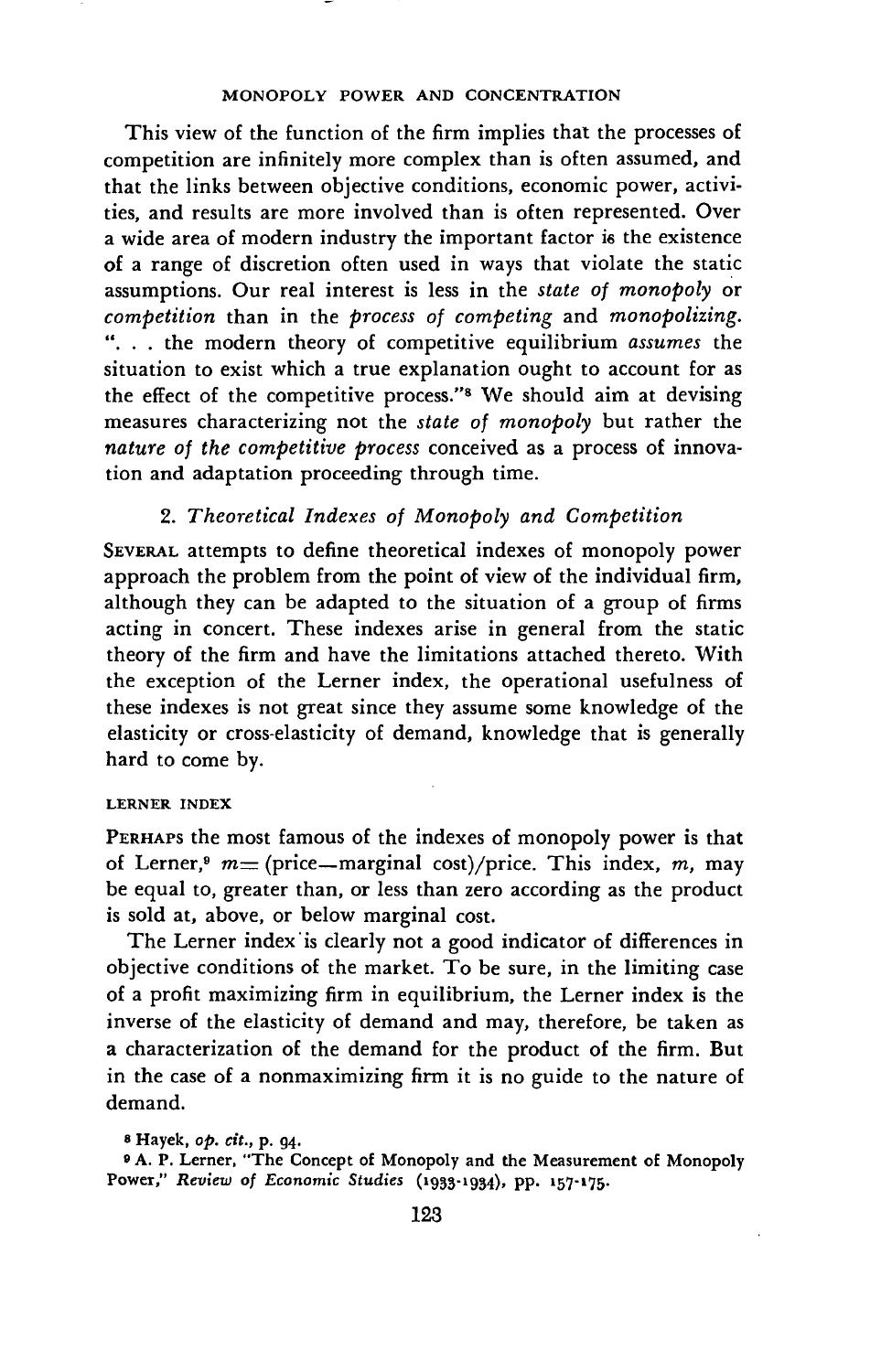It is essentially an index of the extent of divergence from marginal cost pricing. As such it is an indicator of one aspect of the economic results of business behavior, and its significance depends on the relevance of marginal cost pricing as a condition of the desirable allocation of resources.<sup>10</sup> But at best the Lerner index is a limited index of results. While it indicates the divergence between marginal cost and price, it tells nothing about the extent to which market pressures or administrative action keep the costs at a minimum in the light of the existing body of knowledge, or to what extent competitive pressures stimulate costly sales effort and firms of uneconomic size, or to what extent the potentialities of technological development are being exploited. Although the Lerner index is designed primarily to indicate the effects of economic activities upon the allocation of economic resources, it has all the limitations of the static model from which it is derived. For a sector of the economy approaching the state of the Schumpeterian circular flow it may be reasonably useful, but even here it may fail to distinguish between firms operating along minimum cost functions and those which are not. For a world of fluctuation and growth its use is limited. Any given value of the index for a sector of the economy may be consistent with various total conditions of the sector and with various rates of change. The index makes no allowance for differences in activities of the firm in shaping preferences and developing resources, for different degrees of initiative in seeking, adapting, and adding to the body of knowledge, for various rates of fluctuation in the use of resources, or for various distributions of income and wealth and of gains and losses incident to change. Clearly, it tells us nothing about the distribution of power, whether economic or political, or about the other social and political repercussions of economic activity.

## CROSS-ELASTICITIES OF DEMAND

BRIEFER mention will be made of several suggestions for distinguishing markets primarily on the basis of the conditions of demand for the product of the individual firm. While these proposals differ in detail, they are all concerned primarily with the discretion available to the firm to affect price or output.

<sup>&</sup>lt;sup>10</sup> For discussion of this issue, see in particular Kenneth E. Boulding, "Welfare Economics," in Bernard F. Haley,  $\vec{A}$  Survey of Contemporary Economics,  $\vec{\mu}$ (Irwin, 1952); I. M. D. Little, A Critique of Welfare Economics (Oxford University Press, 1950); Nancy Ruggles, 'The Welfare Basis of the Marginal Cost Pricing Principle," and "Recent Developments in the Theory of Marginal Cost Pricing," Review of Economic Studies (1949-1950), pp. 29-46, 107-126.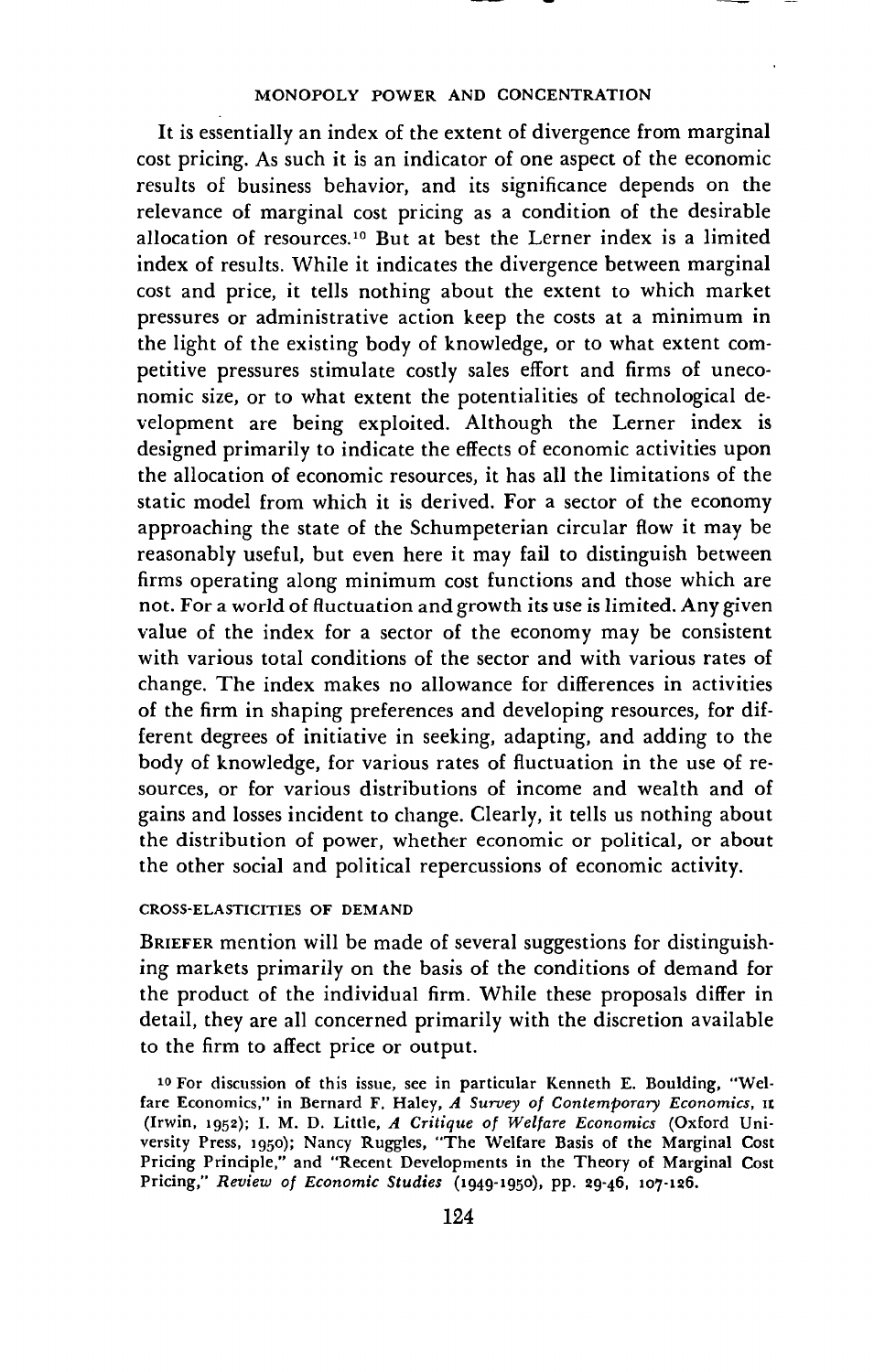A frequent approach to the problem of monopoly power has been via the concept of the cross elasticity of demand.1' If there are no close substitutes for the product  $X$  of a firm—that is, no other products whose price changes may affect the demand for X—the cross elasticities of demand for X with respect to all products are zero. This is the limiting case of perfect monopoly. At the other extreme is the case of pure competition where present units of demand will shift from one supplier to another upon the slightest difference in price. In this case the cross elasticities of demand for X with respect to the products of some rivals approach infinity. The more usual case is that in which the cross elasticities of demand for X with respect to the products of many other firms are zero but with respect to one or more is greater than zero but less than infinity.

This index, or cluster of indexes, is designed to indicate something about the range of discretion with respect to price available to the individual firm. While it is unambiguous in the limiting cases of perfect competition and a profit-seeking monopolist in static conditions, it is of doubtful significance in the intermediate range of cases or under conditions of change. It does not really indicate the range of effective discretion since it rules out of consideration relevant non-price factors and does not distinguish between alternative anticipations of rivals' reactions that may be crucial in markets with few firms. Thus, in the case of two firms selling a homogeneous product, the cross elasticities may be infinite. Yet it is well known that the behavior of the rivals and the resulting price and production policies may take any of several forms.'2 Moreover, this approach indicates nothing about non-price types of discretion, the objective conditions of the market, the firms' activities, or the results of such activities. In a world of fluctuation and change, this approach has all the other limitations discussed in connection with the Lerner index.

#### ROTHSCHILD'S INDEX

K. W. ROTHSCHILD has suggested an index of the degree of monopoly designed to show how far a particular firm controls the market for a commodity.<sup>13</sup> He defines his index as  $m = (\tan a/\tan b)$  where

<sup>11</sup> Nicholas Kaldor, "Market Imperfection and Excess Capacity," Economica, February 1935, pp. 33-50; Stigler, op. cit., pp. 205-207.

<sup>12</sup> Chamberlin, op. cit., Chap. 3; Feliner, op. cit.

<sup>28</sup> K. W. Rothschild, 'The Degree of Monopoly," Economica, February 1942, pp. 24-39. For discussion ot this, see Joe S. Bain, "Measurements of the Degree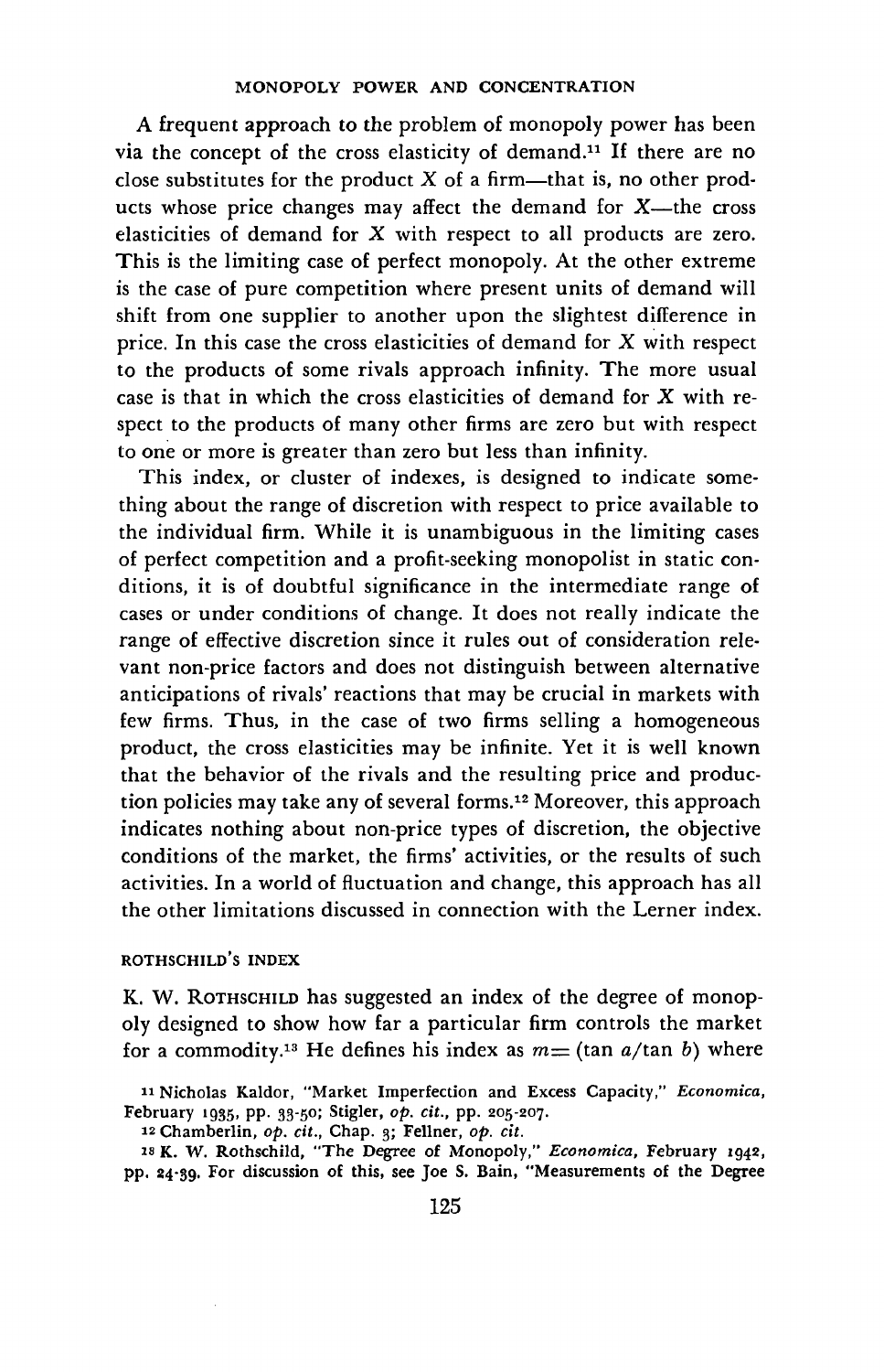$d d'$  is the demand curve for the individual firm on the assumption that "competing firms do not change their price (or output)" and  $D D'$  is the demand curve on the assumption that "other firms change their price (or output) in the same or some other predetermined way as the firm in question." This index presumes, then,



some knowledge or assumption concerning the reactions of other firms. It may be equal to or greater than zero and equal to or less than one. If the demand curve for the product of the individual firm is independent of the reactions of other firms,  $d d'$  and  $D D'$ coincide and the index is equal to one. If the firm is producing under purely competitive conditions so that its price is market-determined and completely independent of its own discretion, the index is equal to zero.

While this index has the advantage of making allowance for the reactions of rivals, it seems otherwise to have all the disadvantages and ambiguities incident to the approach through cross-elasticities.

of Monopoly: A Note," Economica, February 1943, pp. 66-68; K. W. Rothschild, "A Further Note on the Degree of Monopoly," Economica, February 1943, pp. 69-70; Theodore Morgan, "A Measure of Monopoly in Selling," Quarterly Journal of Economics, May 1946, pp. 461-463.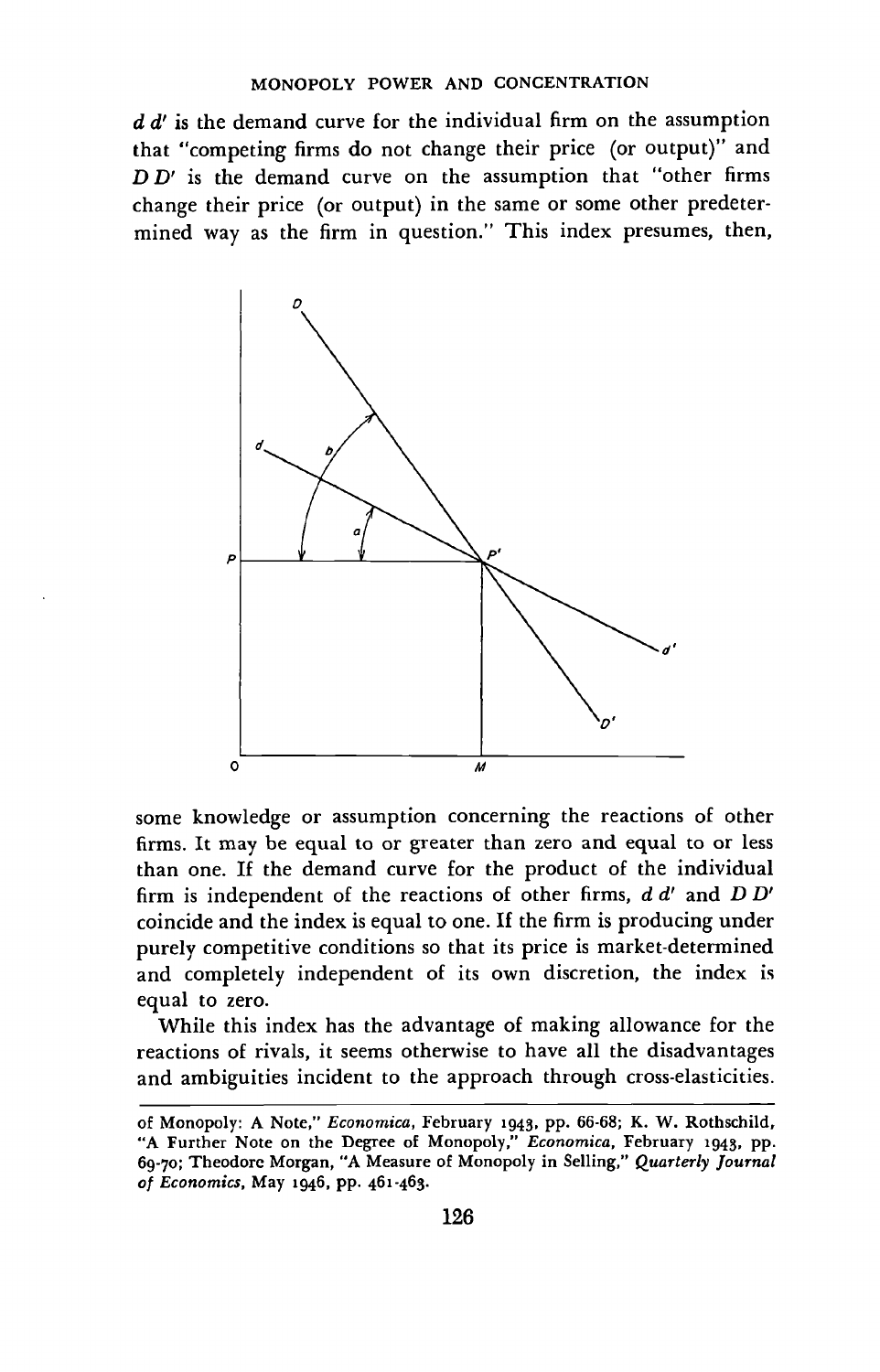#### PAPANDREOU'S INDEX

PAPANDREOU, emphasizing the efforts of rivals to invade one another's markets, has proposed to measure the competitive relations among firms by two coefficients, one of penetration and one of insulation.14 His coefficient of penetration, which measures the capacity of a firm to penetrate its competitors' markets by a price cut, takes into account both its capacity to attract customers and to match with units of supply the demand that stands ready to shift upon a price change. His coefficient of insulation is designed to measure the degree of nonresponsiveness of the actual volume of sales of a firm to price cuts initiated by its competitors. This approach has the advantage of recognizing the limits that the availability of capacity places upon competitive strategies, a factor neglected by the simple cross-elasticity approach. But otherwise this approach seems to suffer from most of the remaining limitations of the cross-elasticity approach, a fact that Papandreou clearly concedes.15

## BAIN'S INDEX OF PROFITABILITY

JOE S. BAIN has been the principal proponent of the profit rate as a measure of monopoly power or "of deviations from competitive equilibrium." In his article of 1941<sup>16</sup> he proposed that the profit rate be defined as "in any short period the ratio of the net earnings of that period (quasi-rents less depreciation computed as indicated) to the replacement cost of service value of those assets of the firm which it could economically hold at a minimum and produce its present output." A comparison of the rate of profit so defined with the rate of interest "is therefore an indicator of the deviation of the earnings behavior of the firm from a selected norm. A deviation for a year or two is obviously significant of nothing more than that the firm operates in a cyclical economy. A persistent deviation over a period of years, however, is an indication of a failure of the competitive mechanism to force an approximation to equilibrium, and therefore a probable indication of monopoly or monopsony power, or less probably of pure competition with persistent impediment to entry."17

<sup>14</sup> A. G. Papandreou, "Market Structure and Monopoly Power," American Economic Review, September 1949, pp. 883-897.

<sup>15</sup> Ibid., p. 897.

<sup>&</sup>lt;sup>16</sup> Joe S. Bain, "The Profit Rate as a Measure of Monopoly Power," Quarterly Journal of Economics, February 1941, pp. 271-293.

<sup>11</sup> Ibid., pp. 287-288.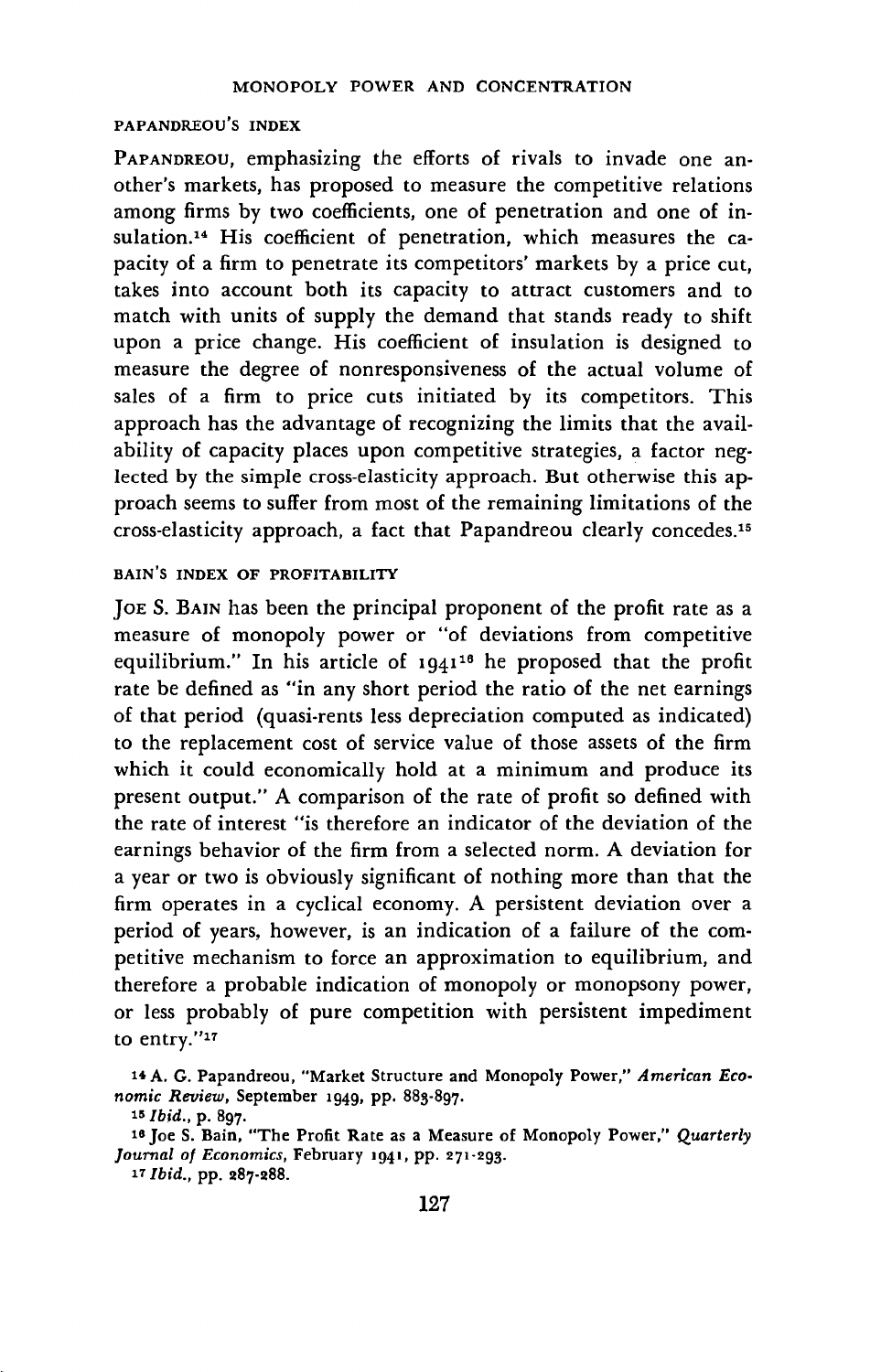It is clear that the Bain index may reflect the cumulative effect of several factors. For an economy in the state of circular flow it would reflect (1) profits incident to limitations upon entry into a given industry, whether the industry is "monopolistic" or purely competitive, (2) monopsonistic profits, and (3) the wasteful costs incident to investment in excess of the minimum necessary to produce present output.'8 In a world of economic fluctuation and secular change, the rate of profit would include as well  $(4)$  the effects of fortuitous change, (5) temporary profits and losses incident to the adjustment of the economy to exogenous changes, and (6) profits and losses incident to innovation.

The profit rate so defined is primarily an index of the gross effects of economic activity. It should be noted that since the rate of profit as defined by Bain involves an allowance for unnecessary expenditures with reference to the competitive norm, this profit rate has no necessary relation to the profit rate as viewed by business in a private enterprise economy. Bain emphasizes the significance of his index because of the effect of the profit rate "directly on the functional distribution of income, and indirectly on the propensity to consume, the level of employment, etc."<sup>19</sup> But in view of the synthetic nature of the Bain index, including as it does elements of unnecessary investment expenditures as well as profit in the usual economic sense, this index would seem to be of limited significance in these respects. Two situations with the same rate of profit in Bain's sense are consistent with different rates of profit in the usual sense and, therefore, with different effects on the distribution of income, the propensity to consume, the level of employment, etc.

The Bain index seems to be oriented primarily at welfare considerations, i.e. at providing some index of the efficiency with which resources are allocated and used. For purposes of both analysis and policy it is useful to separate the two components of the Bain index:  $(1)$  profits in the traditional economic sense and (2) unnecessary investment expenditures. The first component reflects the willingness and ability of owners of resources to respond to profit differentials and as such indicates in a rough way the effectiveness of the profit

<sup>18</sup> It is not clear that Bain would remove from "costs" and add to the "profits" any variable expenditure which would be unnecessary in the "competitive norm," e.g. advertising, although this would seem to be consistent with his objective. <sup>19</sup> Bain, "Measurements of the Degree of Monopoly: A Note," as cited, p. 66.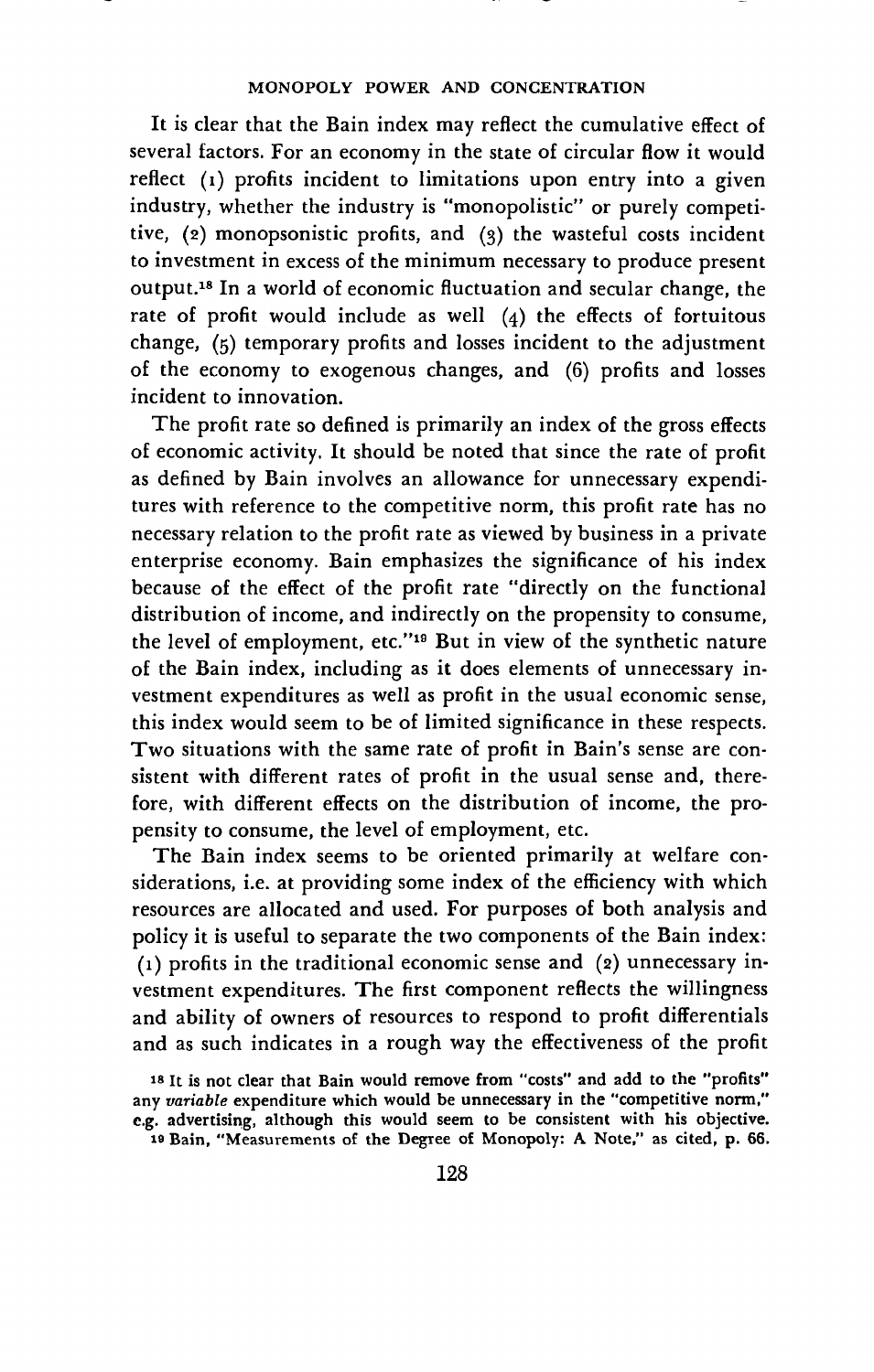stimulus in allocating resources to various sectors of the economy. It is a reasonably objective index. The second component is indicative in part of the effectiveness with which resources are organized within any sector, the extent of "wasteful" or "unnecessary" investment. As such this second component depends upon some comparison of the actual organization of resources within a sector with some "ideal" organization.

A normal rate of profit as measured by the first component is indicative of a low range of discretion consistent with survival. A high rate of profit associated with the first component of the Bain index may be indicative of either fortuitous circumstances, the imperfect adaptation of resources because of the time necessary for such adaptation, innovation, or a monopolistic or monopsonistic position. Since the first two must be ruled out as typically unimportant for long periods, a persisting high rate of profit requires further analysis to determine whether it arises from a more or less permanently entrenched position or from a monopoly position which is continually renewed by successful innovative effort. But although this component may be suggestive of the extent of discretion open to the firm, it tells us little about the types of discretion available.

The second component of the Bain index indicates the extent to which assets are held by a given firm or industry in excess of the minimum necessary to produce its present output. Clearly this reflects the wastes of investment due to excess capacity or "competitive" strategies. But it does not indicate whether there is "excessive" multiplication of products, nor does it indicate whether firms have found the most efficient method of production, nor whether the market is stimulating or retarding the improvement of products and processes. A normal rate of profit may be consistent with enlightened, progressive management working under aggressively competitive conditions or with inefficient, lethargic, routine management functioning in a protected position.20

<sup>20</sup> L should be noted in passing that despite the note of optimism in Bain's article of 1941 concerning the feasibility of approaching such an estimate of profits, I know of no attempts to date to do so. Bain's own efforts in his study of the Pacific Coast petroleum industry (Pacific Coast Petroleum Industry, 3 parts, University of California Press, 1944-1947), and his general study of the relation of profit rates to industrial concentration ('Relation of Profit Rate to Industry Concentration, American Manufacturing, 1936-1940," Quarterly Journal of Economics, August 1951, pp. 293-324) consider profits on "actual" rather than "economically necessary" investment.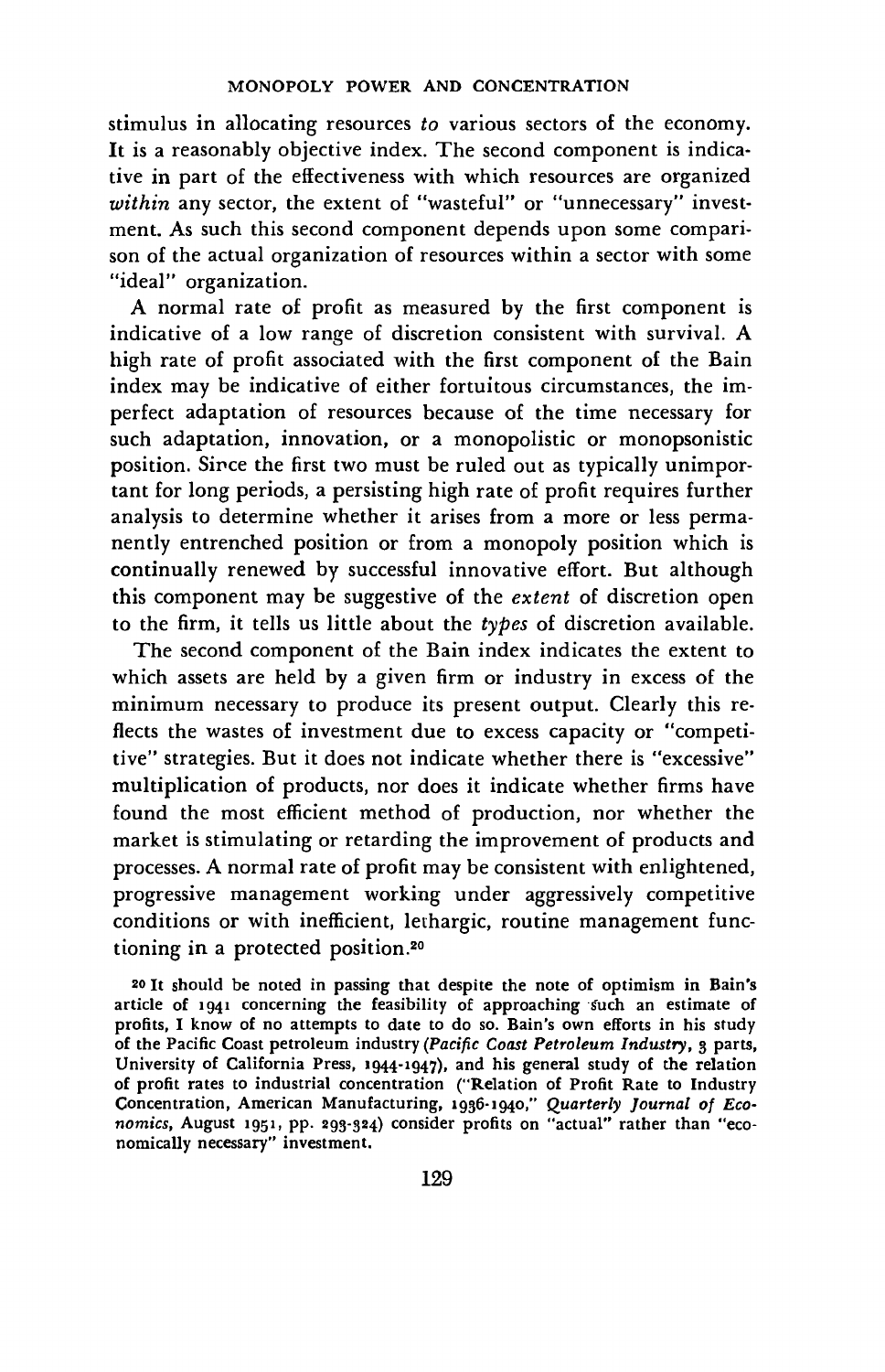## 3. Ratios of Concentration

A LARGE body of literature has developed in the last two decades on industrial concentration and its significance.<sup>21</sup> The concentration ratio is a common-sense approach, treating sectors of the economy at the level of the industry rather than at the level of the firm. But the industry concept raises serious classificatory problems of both a theoretical and practical sort, problems of delineating the boundaries of the industry in terms of the range of products and firms, and the geographical area to be included. These problems of classification are discussed in other papers in this Conference. It is sufficient to note that if the industry is defined too broadly, the concentration index may tend to understate the monopolistic potentialities of a situation; if it is defined too narrowly, the monopolistic potential. ities may be grossly exaggerated.

The concentration ratio is, of course, a useful index of one characteristic of market structures. But the crucial question is whether there is any close correlation between the degree of concentration and the character of the competitive forces at work in a sector of the economy. An influential body of opinion holds that there is at least a rough correlation. This view holds that a combination of high concentration of output in a market with large size, measured in terms of the value of assets or number of employees, will generally be associated with monopoly rather than competition.

But what does the concentration ratio tell us? A low concentration ratio indicates a number of points of initiative and the existence of numerous alternatives available to buyers. It suggests that the range of discretion open to any one firm consistent with survival will be narrow. If there is relatively free entry and the absence of restrictive agreements, it is probable that there will be considerable pressure upon the firm to be efficient in its production, procurement, and marketing. Moreover, one would expect a general tendency for resources to flow in response to profit differentials. The concentration ratio will not, however, distinguish the kinds of competition,

<sup>21</sup> See in addition to articles in this Conference, The Structure of the American Economy, National Resources Committee, 1939; Willard L. Thorp and Walter F. Crowder, The Structure of Industry, TNEC, Monograph 27, 1941; The Concentration of Productive Facilities,  $1947$ , Federal Trade Commission, 1949; M. A. Adelman, "The Measurement of Industrial Concentration," Review of Economics and Statistics, November 1951, pp. 269-296; Corwin D. Edwards and others, "Four Comments on 'The Measurement of Industrial Concentration'; with a Rejoinder by Professor Adelman," Review of Economics and Statistics, May 1952, pp. 156-178.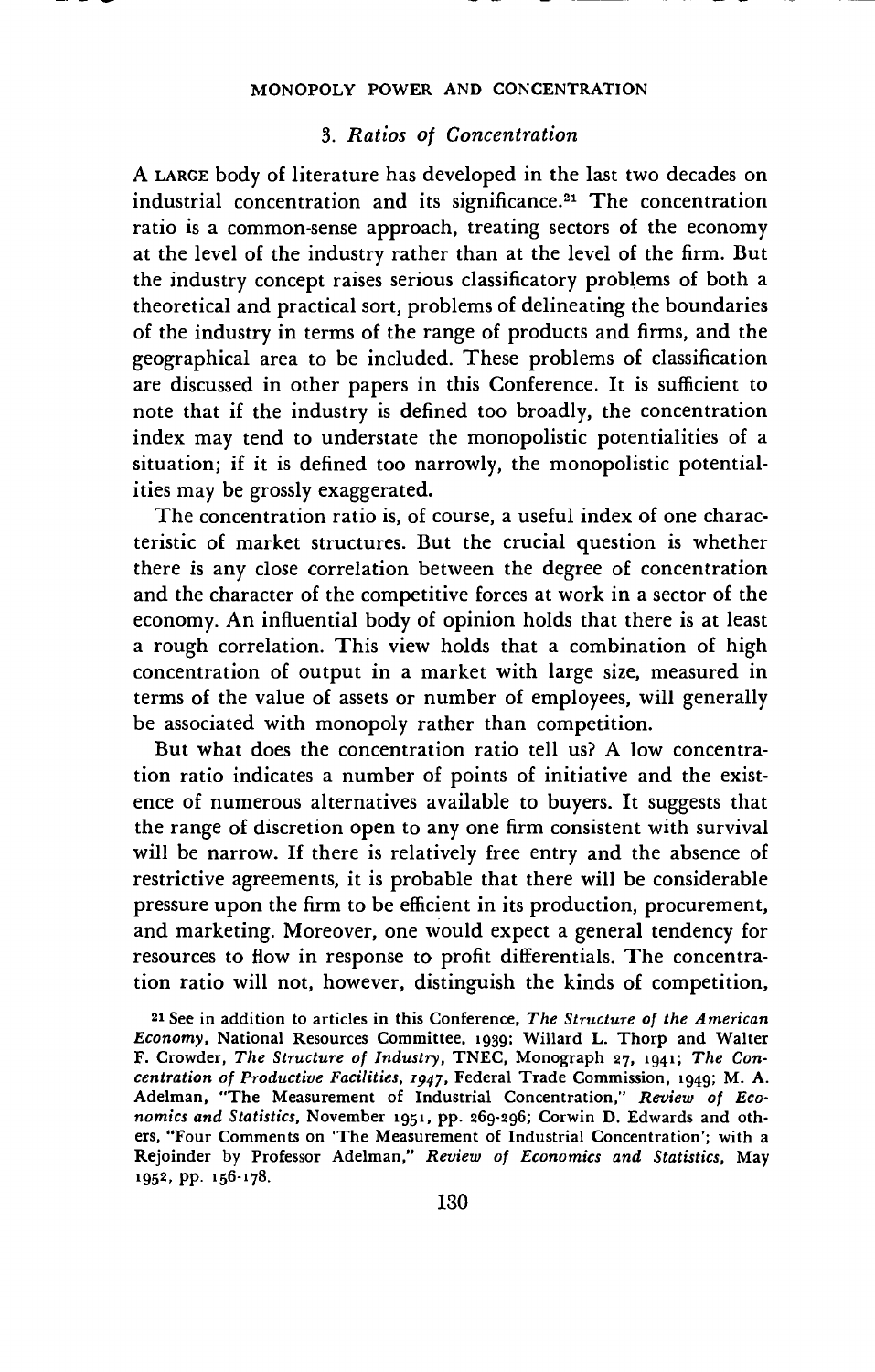i.e. between situations where competition takes the form of rivalry in price and those where it is deflected into sales effort or product differentiation. Moreover, it is in no way indicative of the opportunities and incentives to add to the body of knowledge or to develop resources. The most that can be assumed is that resources are responding to profit opportunities and that incentives to efficient use of resources within the firm are strong. Whether the environment promotes economic progress or whether it fosters "wasteful" non-price competition is open to question. How "workable" or "desirable" is the competition will depend upon further findings on these matters. But one can assume that output, efficiency, and innovation are not being restricted by the arbitrary decision of a few.

More serious difficulties arise in interpreting high concentration ratios. It is clear in such cases that the market has some monopolistic characteristics: it is not purely or perfectly competitive and there is some degree of mutual interdependence. But a typical view goes beyond this and assumes that the degree of discretion is substantial and that this discretion will be used for purposes detrimental to the best use of resources.

In a situation where the structure of the market, preference schedules, the supply of resources, and the body of knowledge can be taken as given or as subject primarily to exogenous change, it would be reasonable to assume that a high concentration ratio indicates monopolistic practices, i.e. practices restricting production or wasteful of resources. There are markets to which such a model may be applied without doing too great violence to the facts. The case of the cigarette industry, which has been well documented by two studies recently, is a case in point.<sup>22</sup> But even in a market approaching this state, it is not at all clear that there will be a high correlation between the degree of concentration and the degree of restrictiveness or waste. The degree of discretion, the activities of the firm, and the economic results will depend upon many factors. Among these will be the substitutability of products not included within the industry; the effectiveness of potential competition, which depends upon the availability of knowledge and resources and the costs of entry, and upon the character of patent control and the extent of equivalent inventions; the expectations concerning rivals'

<sup>22</sup> Richard B. Tennant, The American Cigarette Industry (Yale University Press, 1950) and William H. Nicholls, Price Policies in the Cigarette Industry (Vanderbilt University Press, 1951). In this case the principal exception to the circumstances envisaged by the typical static model is sales effort designed to shift preferences as between brands.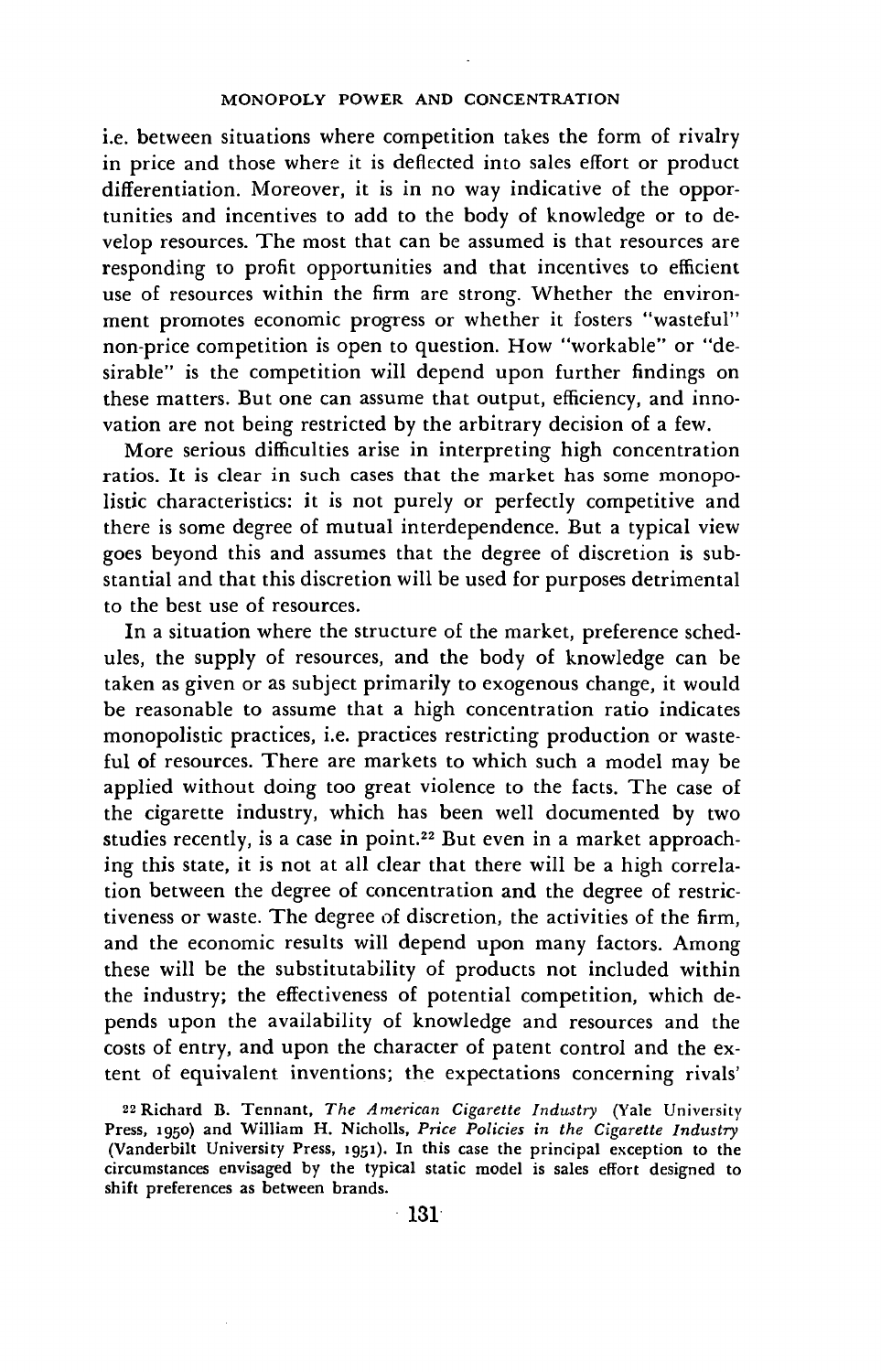reactions and the competitive strategies resulting therefrom. Moreover, the extent and effect of economic power will depend not only upon the proportion of the market that a firm controls, but also upon the extent of integration of the firm and the point in the production and distribution process at which it is located. There is a substantial difference in the potential power of a firm or a few firms controlling the production of a basic raw material such as aluminum and the power of the large chains in the retail grocery field. The way this power is used in such cases and its economic effects likewise differ.

But in the modern economy in which the activities of the firm play an important part in economic change, the concentration ratio has further limitations. In such an economy the activities of the firm may be as important as the structure of the industry. It is crucial in considering highly concentrated industries to remember that the market itself is often an important variable in the competitive process. There is plenty of evidence in the last fifty years that the market positions of many dominant firms were insecure. A firm must be constantly alert to defend and enlarge its position. The question is how its position may be secured. For this reason, the concentration ratio must be regarded not only as one of the factors conditioning the current behavior of the market but also as one of the results of previous behavior. A high concentration ratio may be the result of aggressive, restrictive, and exclusive practices as in the case of many of the early "trusts," or it may be the result of control over strategic resources or patents. But it may also be the result of aggressive policies of innovation, market development, and cost reduction as in the aluminum industry.

The history of Alcoa is a significant case in point. It was virtually the sole domestic producer of virgin aluminum ingots from the beginning of the industry until World War II. Its discretion was limited only by rival products such as copper and steel, by imports of aluminum often limited by cartels and tariffs, and by the supply of secondary aluminum. There is no doubt that Alcoa had a wide range of discretion in many markets for a long period of time, although we are a long way from understanding the extent of this discretion.

But consider the other side of the picture. Alcoa was responsible for the development of a new basic material, and for continuous research into new uses for this material and new processes for its production. Any of the usual statistical measures of concentration in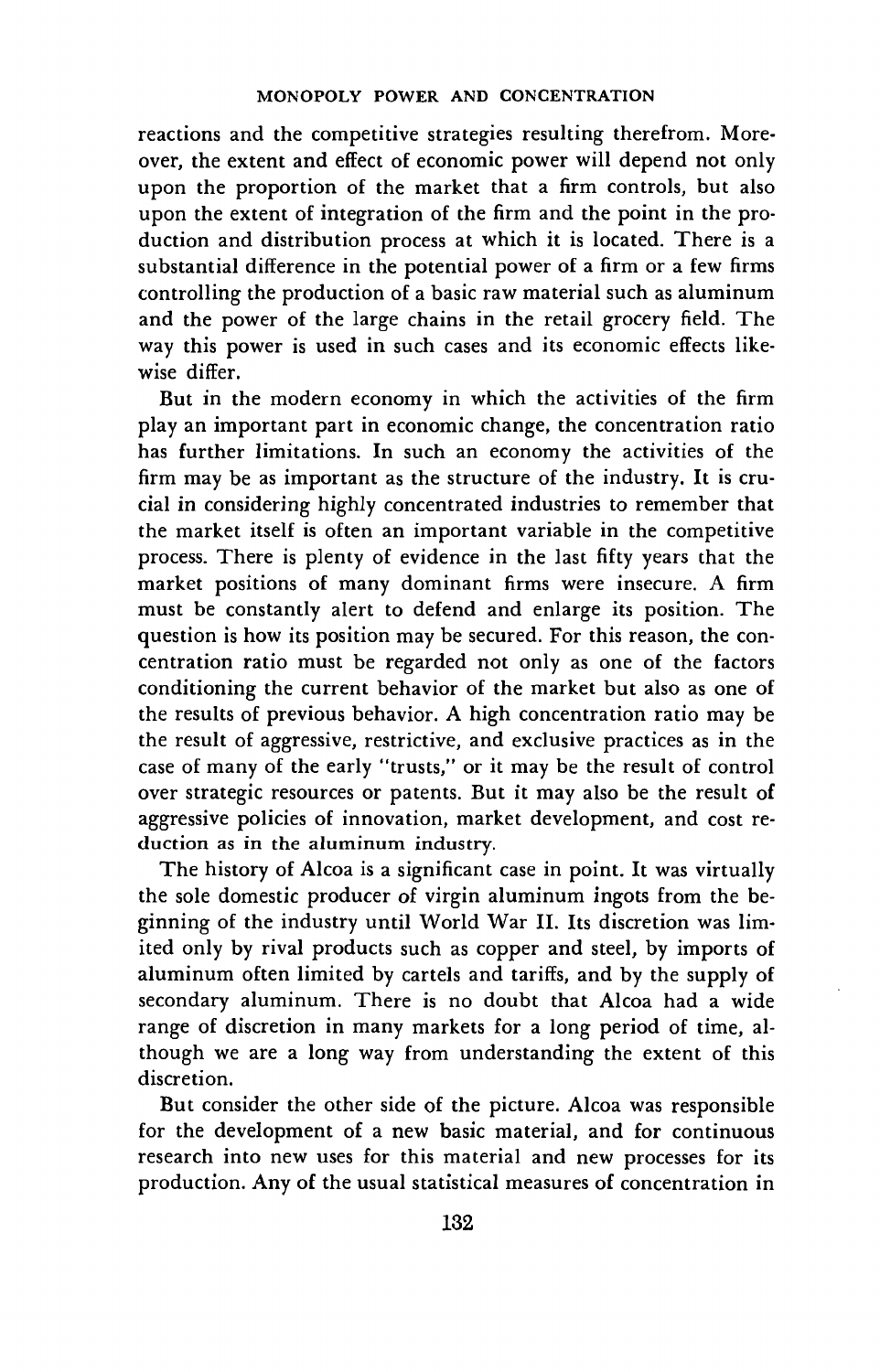industry during this period will show that this industry was from the beginning highly concentrated. Moreover, since the industry represented an increasing share of the economy, any overall index of industrial concentration would show ceteris paribus an increasing concentration. Yet the net impact of Alcoa was to increase competition by increasing the number of alternatives available to metal fabricators and consumers. Its effect was to increase the cross elasticities of demand for a wide variety of products, thereby narrowing the discretion available to producers of other materials for which it was a substitute.

These remarks are made without prejudice to the question of whether some other structure of the aluminum industry would have increased or reduced the competitive thrust of Alcoa or whether there are on balance good reasons of public policy to disapprove of the concentration of control of a basic material such as aluminum in the hands of a single firm, no matter how benevolent its intentions or beneficent its effects. I wish only to emphasize that sole reliance upon concentration ratios may lead to a distorted view of the competitive process. While the concentration ratio of an increasingly important industry remained virtually stationary at ioo, the markets for metals were experiencing a dramatic increase in the competitive forces.

But the history of a firm developing a new product or a new method where there are no legal or other obstacles to entry need not be one leading to a high rate of concentration. A policy of shortrun profit maximizing may lead instead to the multiplication of firms and a low rate of concentration, the innovator acting as an umbrella for the development of new competitors.23 This contrasts with a policy of low prices and high volume that might result in high concentration. We would have to know a good deal more about these alternatives if we are to judge the relative merits in terms of economic or other effects. In the kind of world we live in behavior is not necessarily structurally determined by preference schedules, production functions, and the prices of the factors of production.

Skepticism about the significance of concentration as an index of monopoly behavior is reinforced by the limited studies of the effects of concentration that are available. Some of these are discussed in other papers. Mention may be made of a few. Alfred Neal in his study of price flexibility in the great depression concluded:

<sup>23</sup> Chamberlin, op. cit., Chap. 5.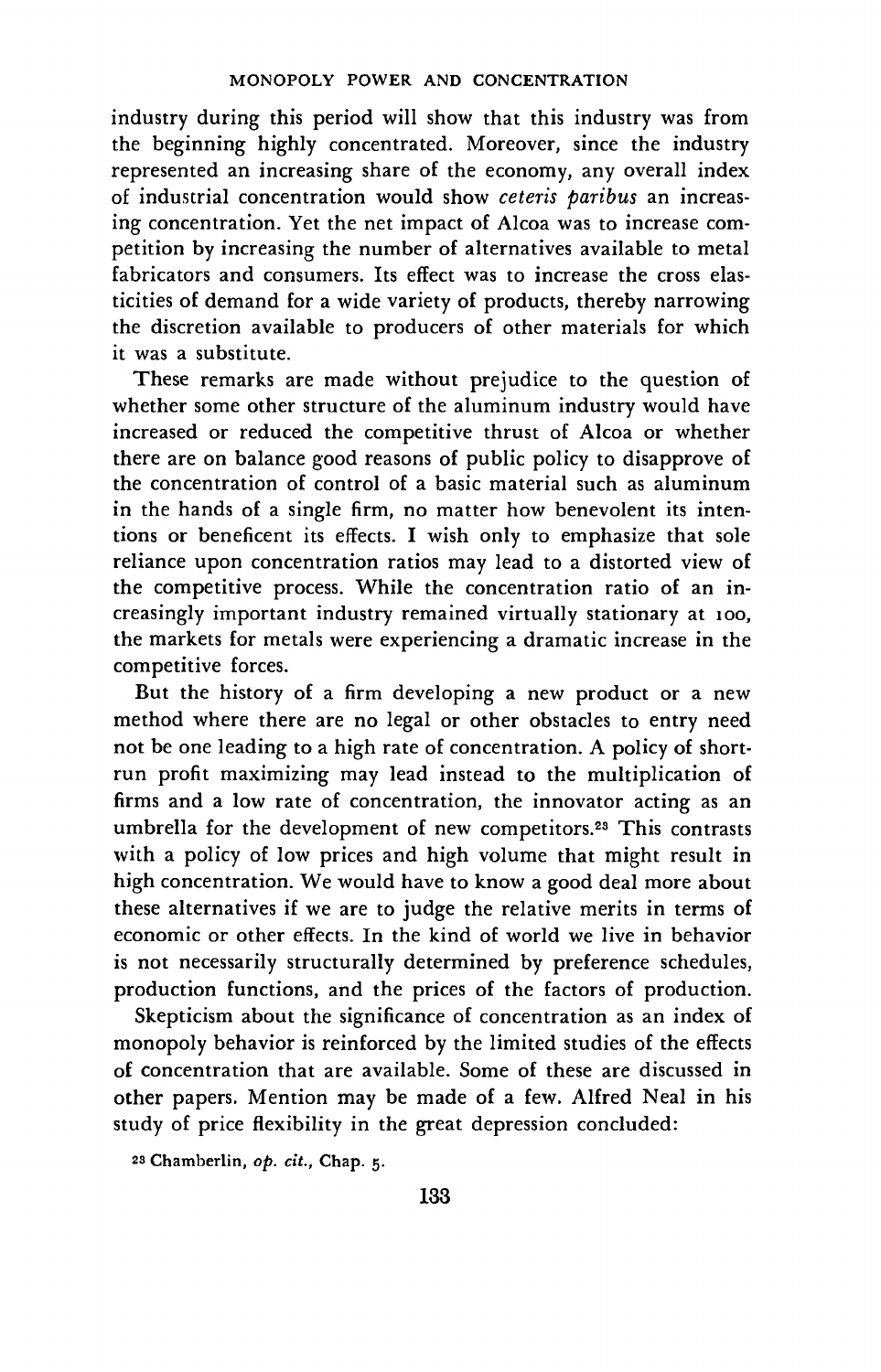"First for the 1929-1933 period, there was a slight tendency, as has been claimed by proponents of the concentration thesis, for production to fall most where price fell least. (This relation does not obtain in the 1929-1931 period.) Neither price change nor production change, however, is to be explained by concentration. Rather, differential price changes are explicable by differential unit direct cost changes, and differential production changes are to be explained in terms of demand shifts which are a consequence of the nature of the demands concerned.

"Secondly, differential price behavior among industries for both comparisons (1929-1931 and 1929.1933) is to be explained for the most part by differential unit direct cost behavior rather than by concentration.

"Thirdly, concentration does not even explain the difference between actual price declines and those which could be expected on the basis of changes in direct cost. This conclusion is reasonable in view of the differences in cost structures among industries.

"In the fourth place, however, concentration did have a small but significant influence upon the decline in the difference between unit price and unit direct cost—the overhead-plus-profits margin. This margin tended to decline least where concentration was high; most where it was low."24

Similarly Ruggles in his paper in this Conference concludes with reference to the period 1929-1932 that "the major patterns of price behavior in the economy can be explained in terms of factors other than concentration."<sup>25</sup> Finally, although Bain found a correlation between concentration and the rate of profit for the period 1936. 1940, his results are highly tentative.<sup>26</sup>

The crucial significance of the degree of concentration as a tool of economic analysis or as a guide to public policy has yet to be established. While it may be assumed that it is in the area of concentrated industries that the important cases of monopoly restrictions will appear, it has not been established that there is a unique correlation between the degree of concentration and either the degree of discretion available to the firm, the types of business prac. tices pursued, or the character of the economic effects. This does not mean that further work may not show some relation between con-

<sup>24</sup> Alfred C. Neal, Industrial Concentration and Price Inflexibility (American Council on Public Affairs, 1942), pp. 165-166.

<sup>25</sup> See p. 488

<sup>26</sup> Bain, 'Relation of Profit Rate to Industry Concentration," as cited, pp. 293-324.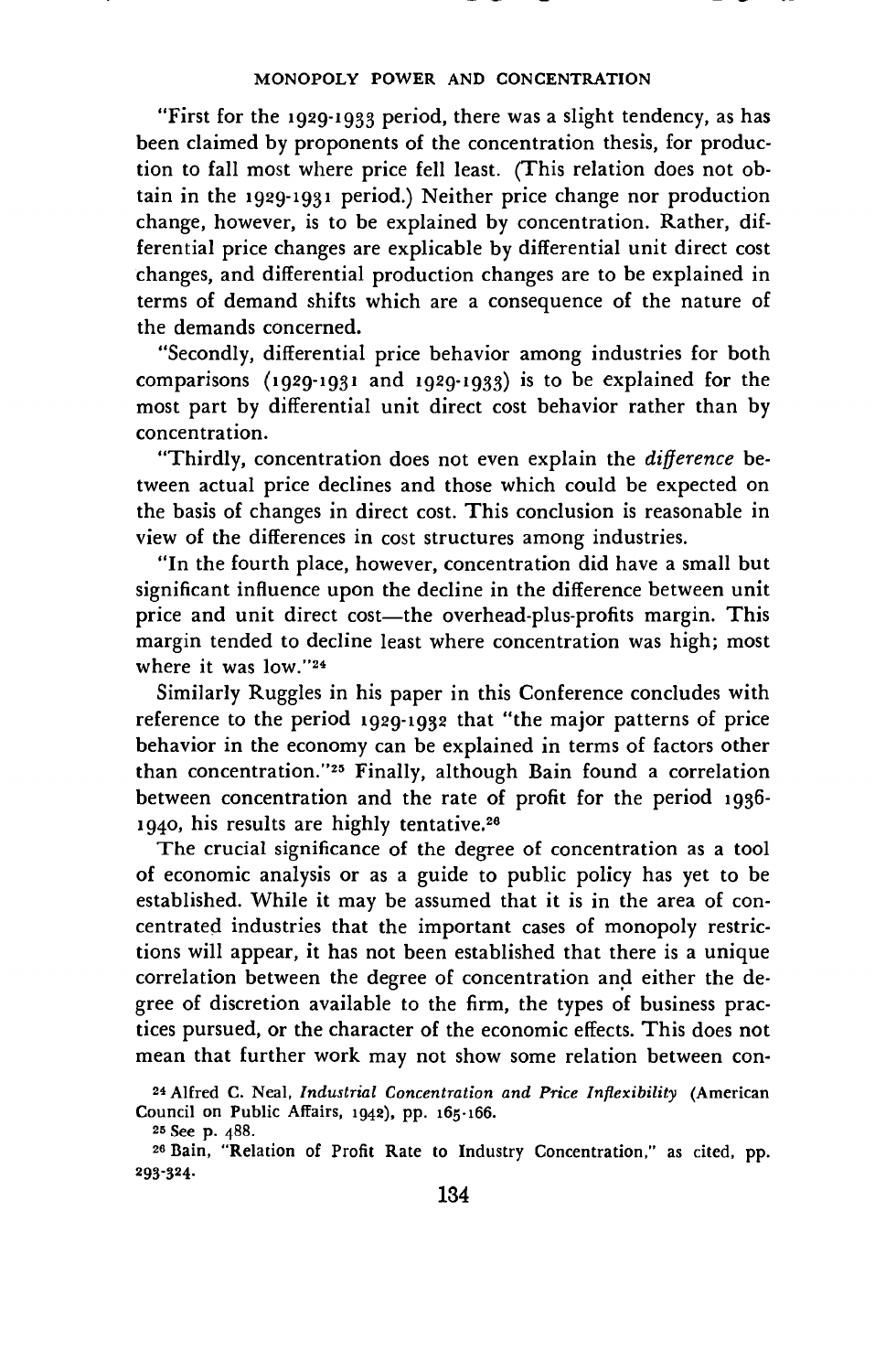centration and important aspects of competition. Moreover, evidence on concentration may be administratively useful as a basis for preliminary screening of cases under review with an eye to possible antitrust proceedings or other policy action. But it appears both on a priori grounds and on the basis of such empirical evidence as we have that the extent of concentration is only one of several important variables to be examined, whether the interest is in economic analysis or public policy.

# 4. Some Suggestions for Further Research

ATrEMPTS to characterize various sectors of our economy in a meaningful way by simple indexes of concentration, profitability, and monopoly have not been very successful. There is a growing consensus that further progress in developing a meaningful theory of market structures and behavior lies in empirical work designed to test the significance of various hypotheses and to suggest new hypotheses of more relevance to the economic experience to which such a theory is addressed.

This field of economics, which has grown out of the very center of neoclassical economics, is at about the stage in which the field of business cycles stood in 1900, before the pioneering data collection and analysis of the National Bureau of Economic Research, the Harvard Committee on Economic Statistics, and other similar groups. But if we are to achieve an understanding of the competitive processes, we must develop a verified theory of market structure and behavior relevant to an economy in constant change. Such a theory should explain not only the processes by which wants and resources are mutually adapted, but also the constantly changing structure of markets and behavior by which this mutual adaptation is brought about. While intensive studies of individual firms, industries, and trade practices must play an important part in such a development, their usefulness would be immeasurably increased if they could be related to a broad, empirical analysis of the competitive process. At present the principal frame of reference is the vision of the static economy or the circular flow, in which change is treated as essentially exogenous to the system, and market structure and behavior are taken as structurally determined. This vision, the main contours of which date back to Adam Smith, represents a substantial contribution to economic thinking, which is still valuable for purposes of economic analysis. But while some are inclined to underestimate its usefulness, most will agree that this vision has serious shortcomings.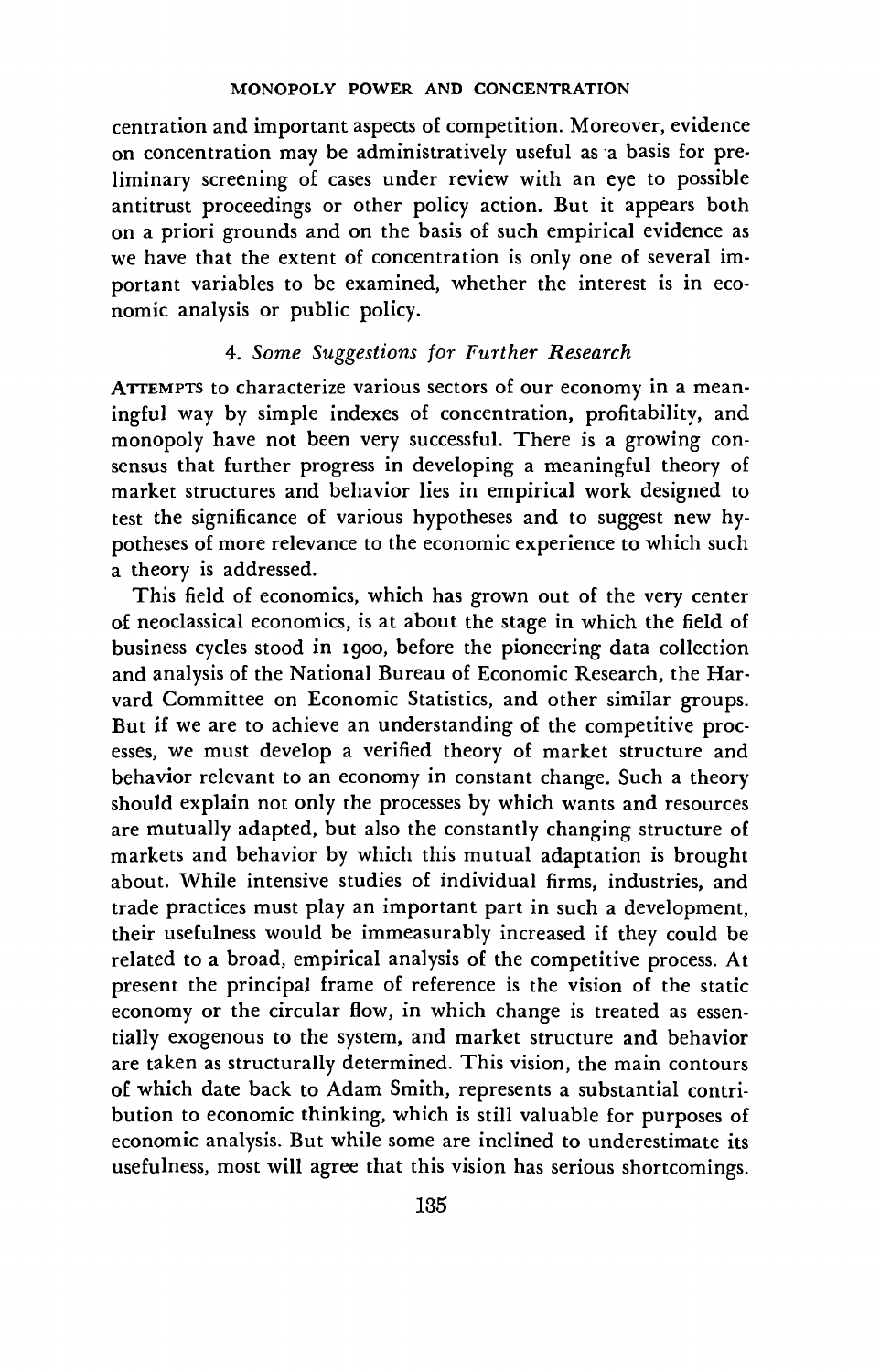Whether we shall be able to devise a more fruitful vision of our economy remains to be seen.

An important step forward would be the development of an overall picture of the changing contours of business structure and behavior in major sectors and subsectors of the economy. It should be feasible to develop for major sectors and subsectors a series of indexes reflecting the competitive processes over substantial periods of time. These indexes might cover such factors as (i) strategic aspects of industrial structure, e.g. numbers, size, concentration, rate of growth, and change in rank order of firms; (2) important aspects of industrial behavior, e.g. price and cost flexibility, price and cost trends, sales efforts, and technological and managerial innovation; and  $(3)$  important aspects of results, e.g. changes in the rate of investment, rate of output, gross margins, and profit rates and the development of new product lines. Clearly, much remains to be done in defining and constructing adequate indexes. But there are many data at hand that have not been fully analyzed for these purposes.

I urge such a sector analysis of industrial structure and behavior because of a belief that the competitive processes operate in somewhat different ways in various sectors and subsectors of the economy. Consequently, an analysis of the similarities and differences between sectors and subsectors and within sectors and subsectors may suggest fruitful hypotheses. It is a plausible hypothesis that various structural and behavioral characteristics of markets will have different effects depending on the sector or subsector of the economy in which they appear. Thus I suspect that high concentration will be associated with more serious monopoly effects in the mining and metal industries than in retail distribution. I suspect it will also be associated with more serious monopoly effects in industries where technological change is slow and comes from sources external to the industry than where technological change is rapid and is initiated within the industry. Such a sector analysis, in addition to providing a frame of reference for more detailed studies of individual firms and industries and assisting in the development of further hypotheses, should also aid in bridging the gap between micro- and macroeconomic theory, a gap that has become increasingly serious.

It is beyond the scope of this paper to catalogue the variables that might prove significant in various sectors of the economy, but a few factors deserve more attention. In specifying the changing structure of an industry or sector of the economy, it may be useful to explore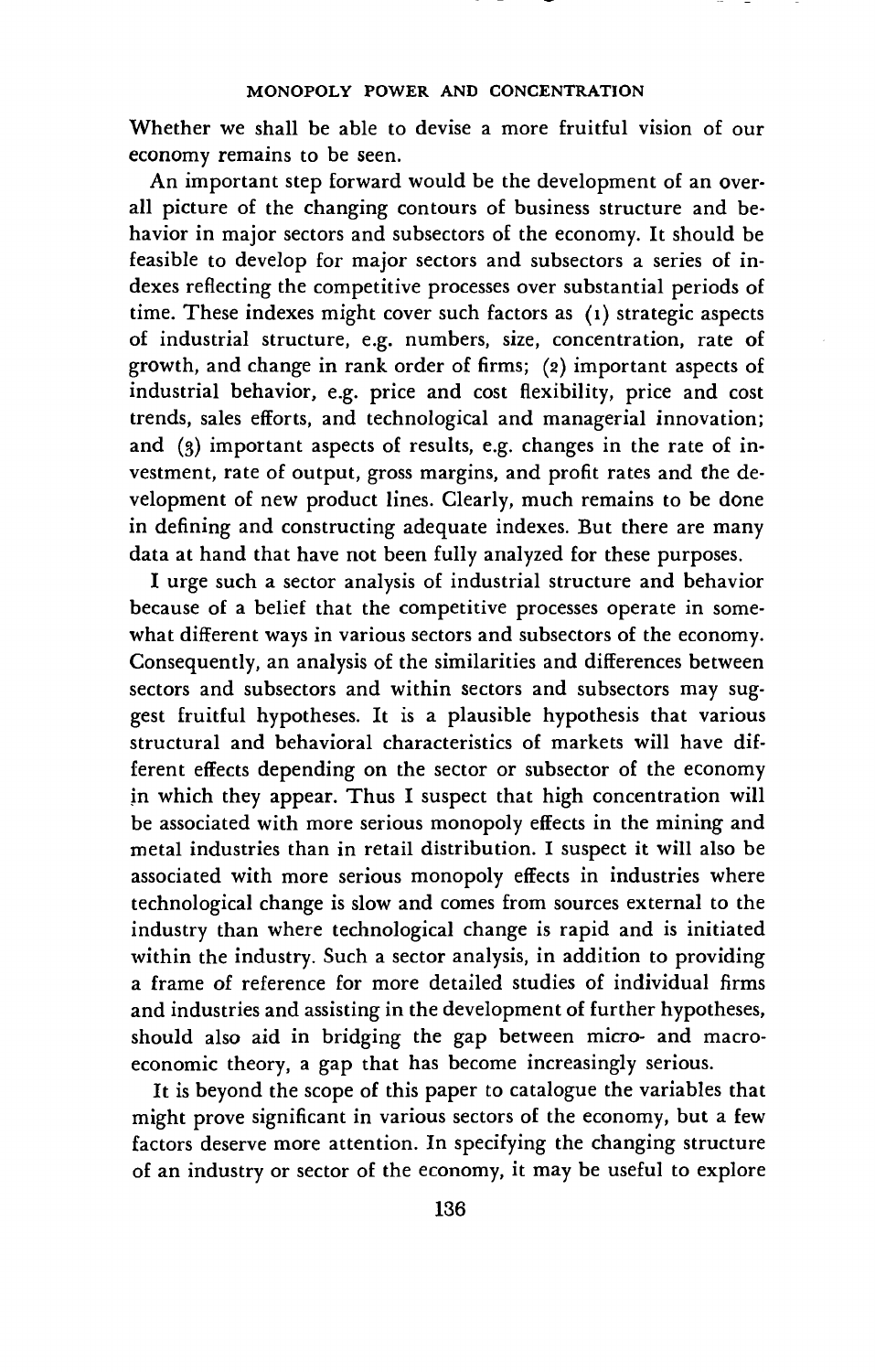not only the changing number, size, concentration, and degree of integration of firms but also changes, if any, in the rank order of the largest firms. Does the rank order of firms change more slowly in some sectors than in others? Are such differences related in any systematic way to other identifiable characteristics such as the importance of the control of raw materials or innovation and technological change? Are there any indications that frequent changes in rank order tend to stimulate the competitive factors?

Clearly, the effectiveness with which the competitive process is allocating resources should be a principal object of concern. In a freely competitive society one expects resources to be attracted to high-profit opportunities and to be repelled from low-profit opportunities. As an index of this tendency, one might explore the responsiveness of new investment to differences in the rate of profit. This suggests an index correlating the rate of new investment with the rate of profit on existing investment. Such an index would indicate the obstacles or resistances to freedom of entry and exit. Because new investment is more mobile than sunk investment, one might also expect to find a closer correlation in expanding industries than in unprofitable and contracting industries. One might explore the hypothesis that the degree of responsiveness of new investment to profit opportunities is inversely correlated with the degree of concentration, and also the hypothesis that the responsiveness is inversely correlated with the asset size of the individual firm. In any event, the extent to which the flow of new investment responds to profit differences should be a useful index of the allocative process in a market economy.

Further study of the short-run flexibility of prices, which is the subject of Ruggles' paper in this Conference, should be another aspect of the over-all description of the contours of market structure and behavior. Such a study might be supplemented with a study of fluctuations in gross margins, a measure that in some cases would serve as a first approximation to the Lerner index of monopoly power discussed above. Ruggles' paper suggests the usefulness of sector analysis for these problems and more particularly of the significance of fluctuations in costs as an explanation of differences in price flexibility. But how are we to explain differences in cost behavior? What part does concentration play in the differences between short-run fluctuation in prices of such different raw materials as minerals and metals on the one hand and natural fibers on the other? Are differences in the flexibility of wage rates due to differ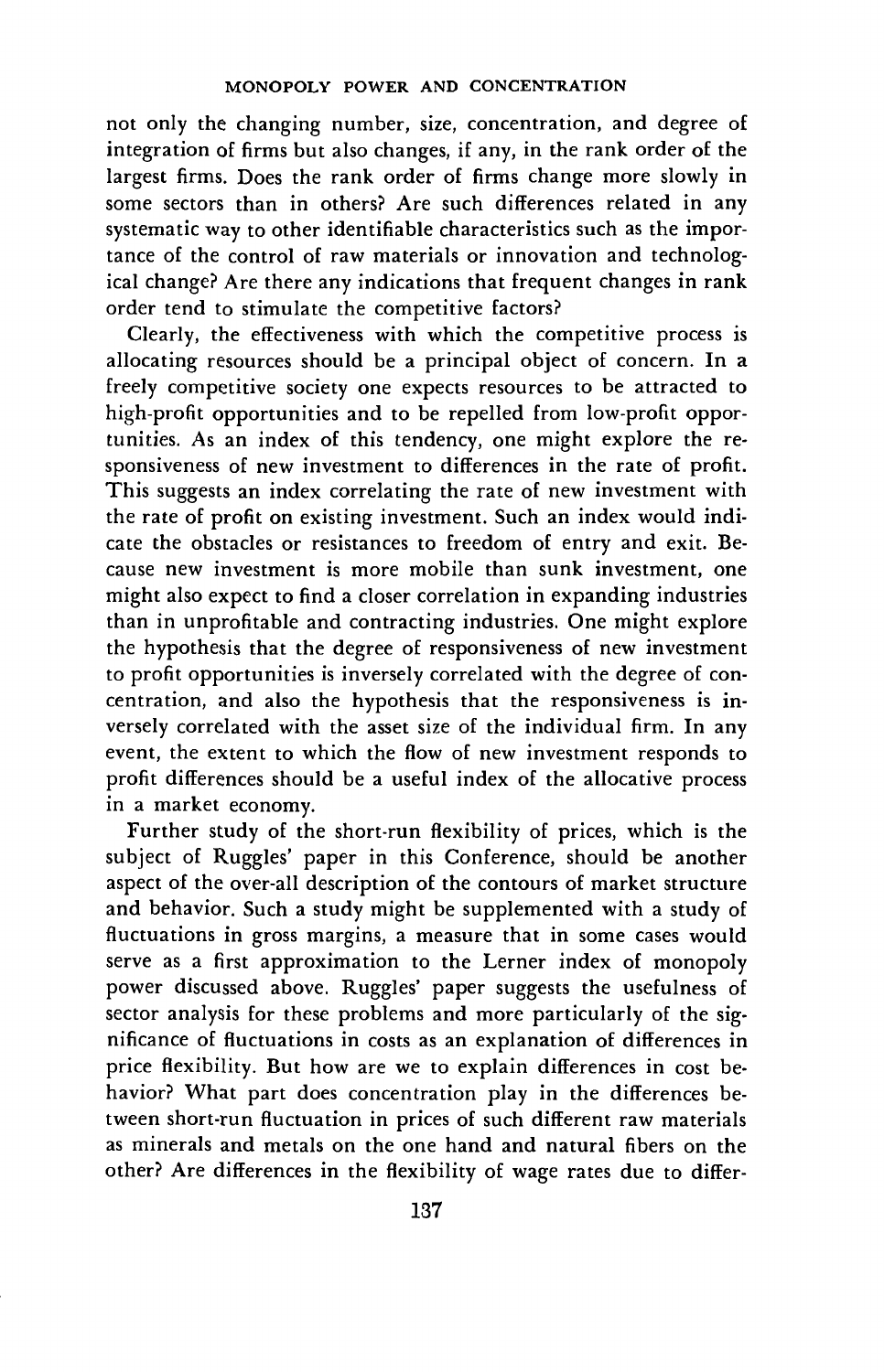ences in the organization of labor, to differences in the degree of concentration in the employing industry, or to both?

Clearly, some indexes of differences in the rate of technological change and innovation are called for. We need to develop some picture of the differences in the rate of technological change and innovation in various sectors of the economy and to test rival hypotheses concerning the effect of concentration and monopoly upon these processes.

The problem of technological change has, of course, many facets. What might we hope to measure? We would ideally like to know something about the rate of technological change and innovation in various sectors of the economy in comparison with the potential for such change. Such a study poses many serious problems. Expenditures on research and development suggest themselves immediately as one item on which data might be obtained. But before the significance of this would be clear we should need some studies of the economies of scale in research and development and of the advantages of integrating research and development with commercial exploitation and production. This suggests the need for case studies in the organization of research and development.

In some industries that have undergone considerable change of products it should be possible to acquire data on the extent to which the product mix has undergone change over a period of time, thereby indicating the extent to which the old products have been displaced by new. The rate of diffusion of new ideas might also be investigated. A study of the period elapsing between the state of an initial invention and the time at which it becomes commercially exploited and finally widely diffused would be useful. These and other variables seem worth exploring.

Two tentative hypotheses may be suggested that it might be possible to test from such data on technological change and innovation: (i) assuming that firms act independently in their technological and other decisions, the extent and speed of innovation will increase with the degree of concentration up to some critical point and will decline abruptly when the number of firms becomes very small, for example, one or two; and (2) in industries with high rates of innovation, the rank order of firms would change more frequently than where innovation is more gradual and less strategic.

A program of research along these lines would be a major undertaking. But a broad statistical picture of the anatomy of industry and the processes of competition in major sectors and subsectors of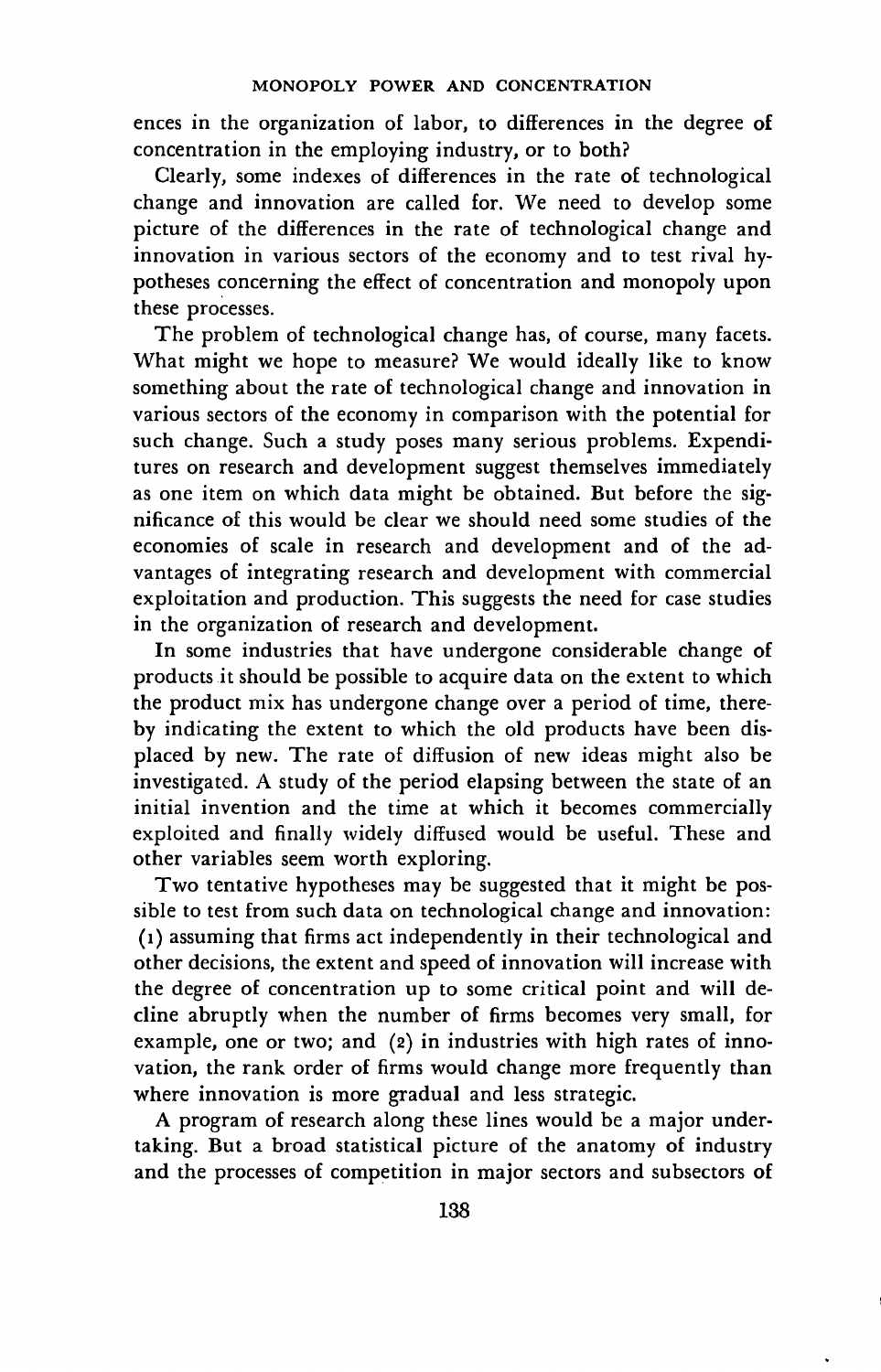the economy is badly needed. Such an undertaking might well be the outcome of this Conference and the National Bureau of Economic Research might well serve as its focus.

#### COMMENT

## JoE S. BAIN, University of California, Berkeley

MILLER has discussed the deficiencies of several measures of concentration that have been advanced in the last twenty years (most of them ten or more years ago), and has offered some suggestions for further work directed toward classifying and typing the market situations in which business firms operate.

With Miller's general view of the problem of classifying and typing market situations I am in substantial agreement. That is, I agree that we should distinguish, for purposes of classification, types of market structure, types of internal and market conduct of firms, and types of market performance or results emergent from the conduct of firms. (I am willing to add, if measurement is feasible at all, types of situations with respect to the "power" of firms.) I agree further that each of these things—structure, conduct, and performance—is in essence multidimensional, and that classification on any level will be correspondingly complex. I agree finally that in establishing classifications at each level and in looking for associations between types at different levels\_—certainly the crucial task we should not limit ourselves to the classificatory systems and explanatory hypotheses put forth by static price theory. I may add that it is my impression that this general range of views is now shared by a large number of economists interested in the field of price studies.

Having said so much, I can scarcely disagree with Miller's major criticism of each of his "theoretical indexes" of monopoly. Each deals with only one dimension either of market structure (as for example in the case of simple cross elasticities, the Rothschild measure, or the Papandreou measure) or of performance (as in the case of the Lerner measure or my own profit measure), and as such it is insufficient. No single simple measure on any level will serve adequately to distinguish situations that may differ in many ways; a large number of onedimensional measures must be used simultaneously to deal with a population of cases that differ in many dimensions. Precisely the same may of course be said of the measure of industry concentration. This view seems sound if hardly novel.